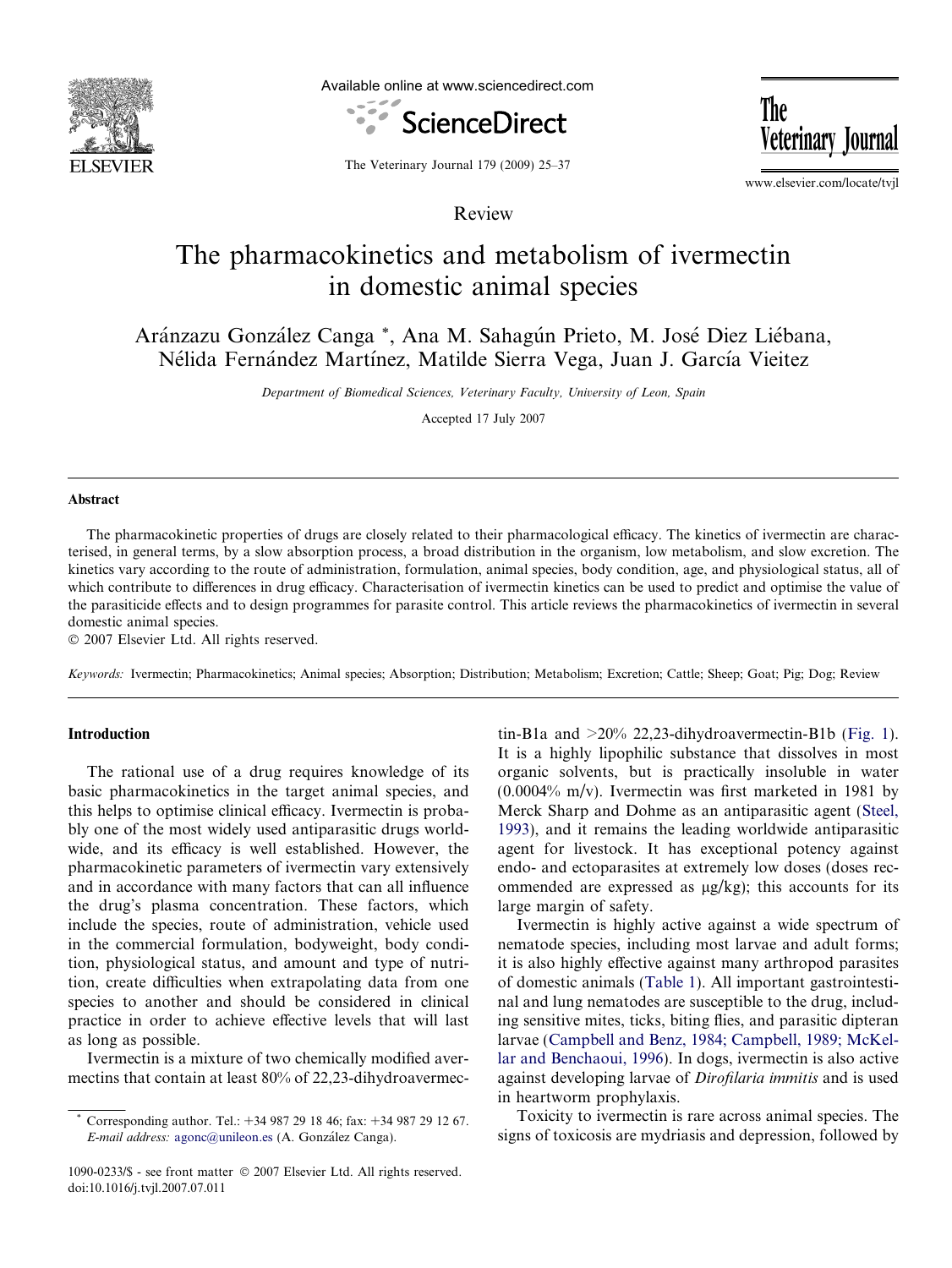<span id="page-1-0"></span>

Fig. 1. Chemical structure of ivermectin.

ataxia, recumbency, and death. It has no adverse effects on breeding performance. Some Collie dogs and other herding breeds are remarkably susceptible, but even these animals will tolerate doses of 50  $\mu$ g/kg, which are nearly 10-fold greater than the therapeutic dose in dogs. The central nervous system side-effects in sensitive Collie dogs have been linked to the absence or functional deficiency of P-glycoprotein, which functions as a transmembrane efflux pump and plays a central role in limiting drug uptake by the brain, thereby protecting against ivermectin neurotoxicity.

Many rumino-reticular delivery systems, as well as oral, topical, and injectable formulations of ivermectin, are currently available at the dosage recommended by manufacturers, namely, 200  $\mu$ g/kg in ruminants (500  $\mu$ g/kg for topical application) and equines,  $300 \mu g/kg$  in pigs, and  $6 \mu g/kg$  in dogs. This paper reviews the most important aspects of ivermectin pharmacokinetics, including absorption, distribution, metabolism, and excretion [\(Fig. 2\)](#page-3-0).

## General overview of ivermectin pharmacokinetics and metabolism

Since its introduction in 1981, there have been numerous pharmacokinetic studies of ivermectin. The drug can be administered by oral, intramuscular (IM), subcutaneous (SC), or topical routes, depending on the species. The pharmacokinetic properties are dose-dependent, with a linear increase in the area under the curve (AUC) with increasing dose.

The route of administration and the formulation strongly affect ivermectin's pharmacokinetics. The greatest bioavailability is achieved with the SC injection, followed by the oral route. The lowest AUC values are obtained after topical administration, even if the dose is  $500 \mu g/kg$ 

instead of 200  $\mu$ g/kg. Parenteral administration delays ivermectin's absorption compared to the oral route, but leads to an overall higher availability in plasma, a longer duration of activity, and better efficacy. [Molento et al. \(2004\)](#page-11-0) pointed out that the lower absorption of ivermectin after oral administration could be influenced by P-glycoprotein, which is also present on the intestinal epithelium; when ivermectin is co-administered with verapamil (a P-glycoprotein blocker), the maximum plasma concentration  $(C_{\text{max}})$  and bioavailability increased, leading to an improvement in antiparasitic efficacy.

Ivermectin's extremely low water solubility and its precipitation in SC tissues favour slow absorption from the injection site, resulting in a prolonged presence in the bloodstream. On the other hand, the erratic SC absorption of ivermectin could relate to variability in pharmacokinetic parameters.

In ruminant species, intraruminal (IR) administration yields a lower systemic availability and could explain its lesser efficacy against ectoparasites ([Benz et al., 1989;](#page-10-0) [McKellar and Benchaoui, 1996\)](#page-10-0) and shorter duration of activity against gastrointestinal nematodes.

Small differences in formulations may result in substantial changes in the antiparasitic activity of ivermectin. This property has been extensively studied in cattle. Absorption is greater and faster with an aqueous vehicle than with propylene glycol: glycerol-formal  $(60:40 \text{ v/v})$ , and the drug's biological half-life is also longer, prolonging its clinical efficacy [\(Lo et al., 1985](#page-11-0)). Moreover, when using an oil-based formulation, absorption is faster after IM versus SC administration due to greater blood flow in muscle. SC absorption is delayed with an oil-based vehicle compared with propylene glycol:glycerol-formal due to slower release of the ivermectin from the SC depot [\(Lifschitz et al., 1999b\)](#page-11-0).

Results do however vary. In one study, no differences were observed after SC administration of two commercial formulations with the same vehicle (propylene glycol:glycerol-formal 60:40 v/v) ([Lifschitz et al., 1999a](#page-11-0)), whereas in another study from the same group there were significant differences in the absorption pattern (rate and extent) between four formulations with the same vehicle ([Lifschitz](#page-11-0) [et al., 2004](#page-11-0)).

Due to its high lipophilic nature, ivermectin is extensively distributed with broad volumes of distribution  $(V_d)$ in all species. It tends to accumulate in fat tissue, which acts as a drug reservoir and the highest levels of ivermectin are found in liver and fat, and the lowest in brain tissue. Binding studies in dogs have shown that ivermectin binds extensively to plasma albumin and lipoproteins ([Rohrer](#page-11-0) [and Evans, 1990\)](#page-11-0), and this should be considered in undernourished animals or in diseases in which plasma proteins decrease, as there would be a higher free fraction of the drug. Ivermectin persists in the body for a prolonged period, due not only to low plasma clearance but also to this accumulation in fat tissue. Plasma clearance appears to be greater in pigs than in polygastric species  $(goats > sheep > cattle)$ .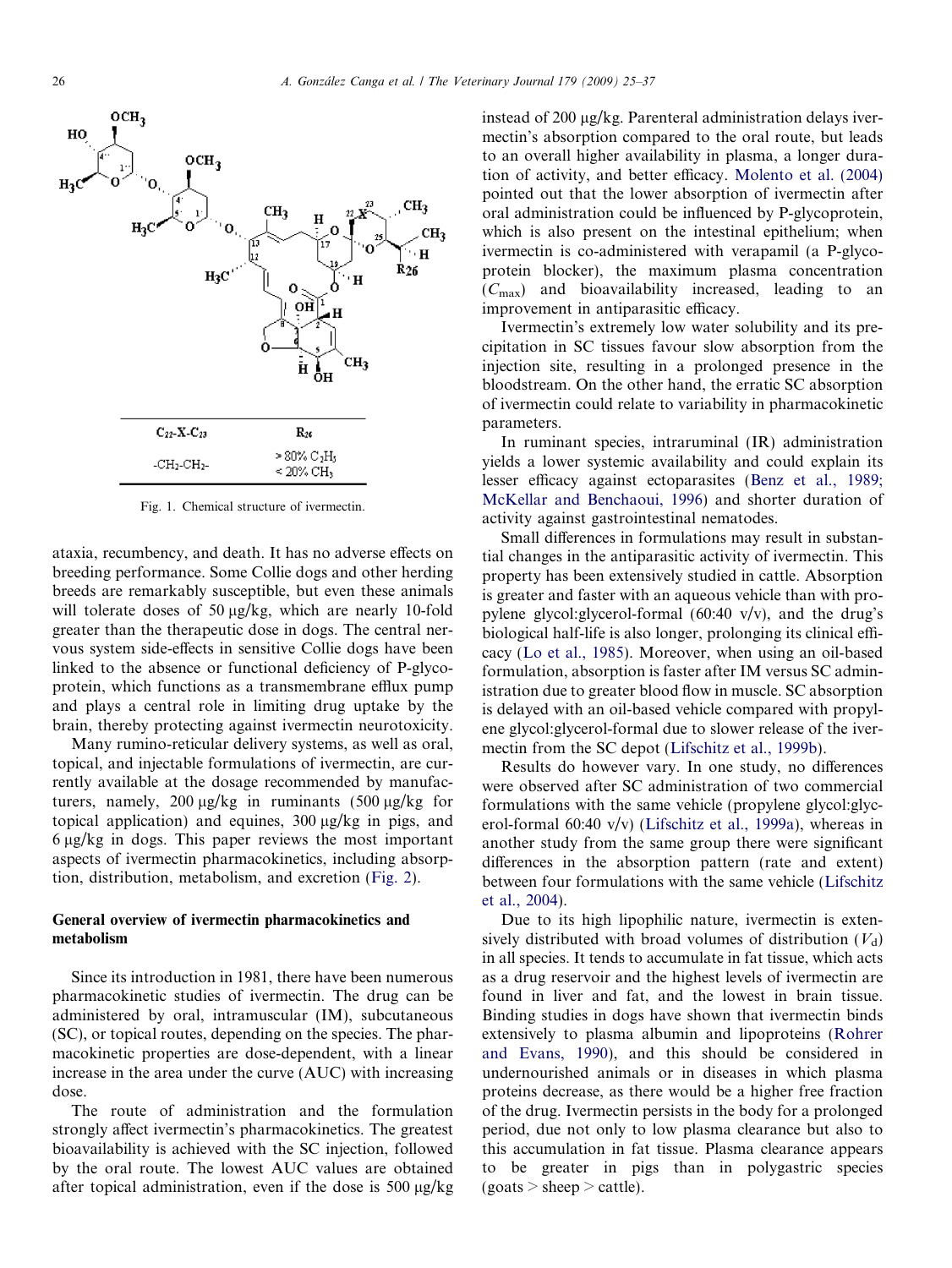Ivermectin undergoes little metabolism; most of the dose is excreted unchanged. Metabolic studies have been performed in rats, cattle, sheep, goats, and pigs. The major metabolites isolated in vivo are 24-OH-H2B1a and 24- OH-H2B1b in cattle, sheep, and rats [\(Chiu et al., 1986\)](#page-11-0), whereas in pigs O-demethylation derivatives are the major metabolites that have been isolated  $(3<sup>n</sup>-O$ -desmethylH2B1a and  $3''$ -O-desmethyl-H2B1b); 3-O-desmethyl metabolite was found in goats ([Alvinerie et al., 1994](#page-10-0)). In sheep and cattle, less polar metabolites have been found in fat tissue, suggesting that in both species liver metabolites are esterified with fatty acids and stored in fat as non-polar entities ([Chiu et al., 1988\)](#page-11-0). These non-polar metabolites have not been described in pigs, as their

| Cattle | Haemonchus spp.<br>Ostertagia spp.<br>Cooperia spp.<br>Trichostrongylus spp.<br>Strongyloides papillosus;<br>Bunostomum spp.<br>Nematodirus spp.<br>Trichuris spp.                                        | Hypoderma spp.<br>Sarcoptes bovis<br>Psoroptes ovis<br>Linognathus spp.<br>Haematopinus spp. | $200 \mu$ g/kg subcutaneous and<br>oral 500 µg/kg topical |
|--------|-----------------------------------------------------------------------------------------------------------------------------------------------------------------------------------------------------------|----------------------------------------------------------------------------------------------|-----------------------------------------------------------|
| Sheep  | Oesophagostomum spp.<br>Dictyocaulus viviparus<br>Haemonchus spp.                                                                                                                                         | Oestrus ovis                                                                                 | $200 \mu g/kg$ subcutaneous and oral                      |
|        | Chabertia ovina<br>Ostertagia spp.<br>Cooperia spp.<br>Trichostrongylus spp.<br>Strongyloides papillosus                                                                                                  | Sarcoptes scabiei<br>Psoroptes ovis<br>Melanophagus ovinus                                   |                                                           |
|        | Bunostomum spp.<br>Nematodirus spp.<br>Trichuris ovis<br>Oesophagostomum spp.<br>Dictyocaulus filaria                                                                                                     |                                                                                              |                                                           |
| Goat   | Haemonchus spp.<br>Chabertia ovina<br>Teladorsagia spp.<br>Cooperia spp.<br>Trichostrongylus spp.<br>Strongyloides papillosus<br>Oesophagostomum spp.<br>Dictyocaulus filaria                             | Sarcoptes spp.<br>Psoroptes ovis                                                             | 200 μg/kg subcutaneous                                    |
| Pig    | Ascaris suum<br>Hyostrongylus rubidus<br>Strongyloides ransomi<br>Oesophagostomum spp.<br>Metastrongylus spp.<br>Stephanurus dentatus<br>Trichinella spiralis (intestinal)                                | Sarcoptes scabiei<br>Haematopinus suis                                                       | $300 \mu g/kg$ subcutaneous                               |
| Horse  | Strongylus spp.<br>Parascaris equorum<br>Oxyuris equi<br>Draschia spp.<br>Habronema spp.<br>Trichostrongylus axei<br>Parascaris equorum (microfilaria)<br>Strongyloides westeri<br>Dictyocaulus arnfieldi | Gasterophilus spp.<br>Sarcoptes scabiei                                                      | $200 \mu g/kg$ oral                                       |
| Dog    | Onchocerca spp.<br>Dirofilaria immitis<br>(microfilaria and fourth-stage larvae)<br>Toxocara canis<br>Toxascaris leonine<br>Ancylostoma caninum<br>Uncinaria stenocephala<br>Trichuris vulpis             | Sarcoptes scabiei<br>Otodectes cynotis                                                       | $6 \mu g/kg$ oral                                         |

Animal species Nematodes Arthropods Dose

<span id="page-2-0"></span>Table 1 Ivermectin spectrum of activity in several domestic animals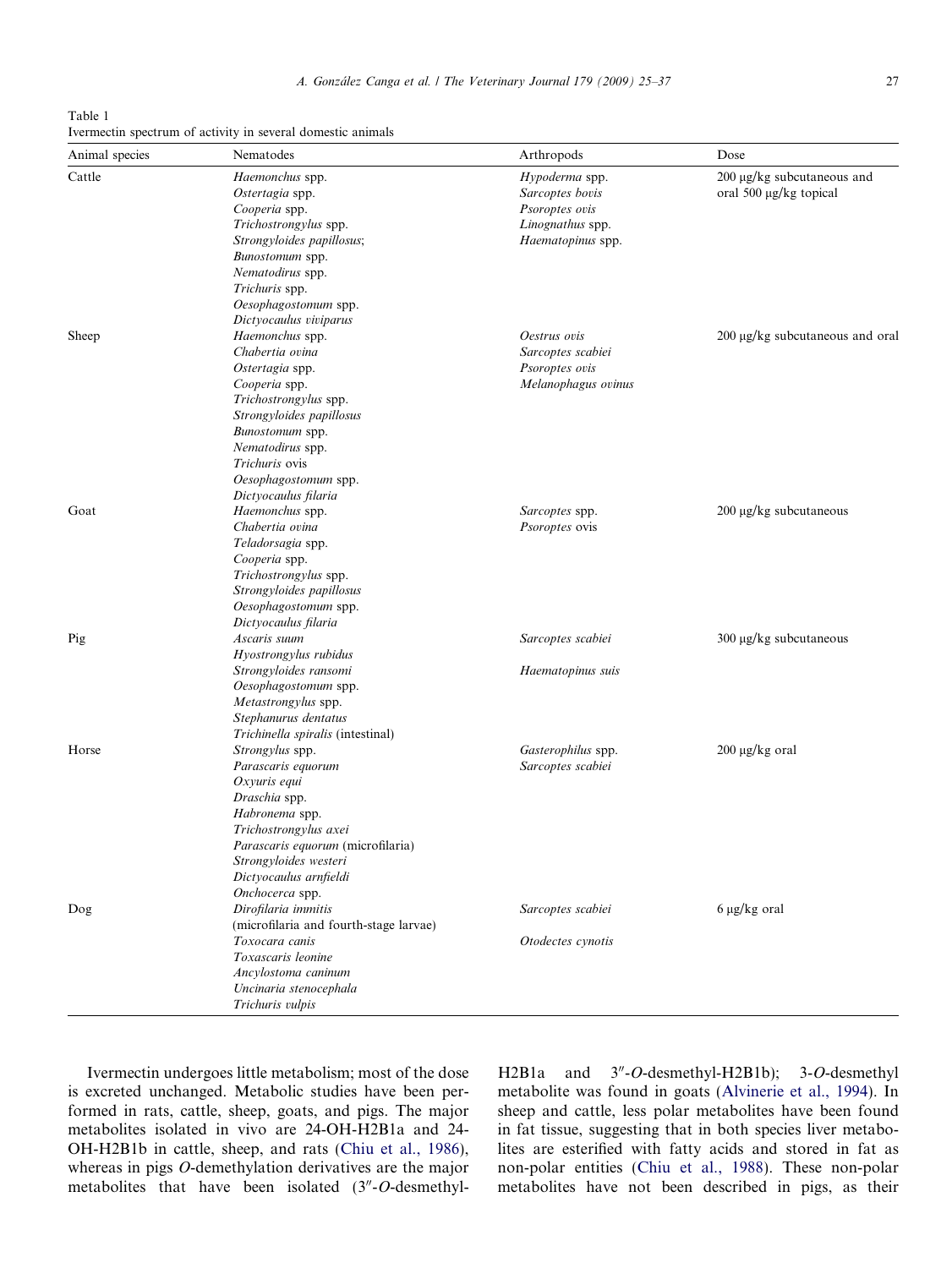<span id="page-3-0"></span>

Fig. 2. Pharmacokinetics of ivermectin.

hepatic metabolites lack a primary hydroxyl functional group, and would be less favourable substrates for esterification in fat.

Ivermectin is mainly eliminated in the faeces in all species regardless of the route of administration, and faecal excretion accounts for 90% of the dose administered with  $\langle 2\%$  of the dose excreted in urine. Bile is the main route of excretion. As P-glycoprotein is also present in biliary canalicules, it could contribute to the drug's high faecal excretion [\(Laffont et al., 2002](#page-11-0)). Ivermectin is also excreted by the mammary gland in dairy cows, sheep, and goats; this mode of excretion is related to its high lipophilicity. After intravenous (IV) administration, the plasma elimination half-life appears to be longer for ruminant species than for monogastric animals.

Excretion is also affected by the formulation and is slower in cattle treated SC with non-aqueous vehicles compared with aqueous vehicles ([Table 5](#page-9-0)); retention in the body is also increased due to slow absorption from the injection site (elimination half-lives are 2.0, 3.7, and 8.3 days with aqueous, aqueous:glycerol-formal 50:50 v/v, and propylene glycol:glycerol-formal 60:40 v/v formulations, respectively) ([Lo et al., 1985](#page-11-0)). Furthermore, excretion is slower with an oily solvent compared with propylene glycol:glycerol-formal ([Lifschitz et al., 1999b\)](#page-11-0). Even with the same vehicle, however, the elimination half-life varies depending on the pharmaceutical preparation [\(Lifschitz et al., 1999a\)](#page-11-0). The half-life of the non-aqueous formulation of ivermectin is longer after SC than IV administration, reflecting the rate-limiting effect of the absorption process on the drug's overall kinetics ([Lo](#page-11-0) et al., 1985; Echeverría et al., 1997).

There are large interspecies and inter-individual variations in ivermectin pharmacokinetics. Regarding interspecies variability, the AUC values after SC and oral administration are almost 2.5 times less in sheep compared to horses, and the time to reach the maximum plasma concentration  $(t_{\text{max}})$  is longer [\(Marriner et al., 1987\)](#page-11-0). On the other hand, the  $V<sub>d</sub>$  could influence plasma concentrations, as after IV administration the  $V<sub>d</sub>$  increases in the following manner: cattle < sheep and pigs < goats. Inter-individual variation can also be attributed to differences in body condition, age, sex, and physiological status ([McKellar and](#page-11-0) [Marriner, 1987; Bogan and McKellar, 1988; Scott et al.,](#page-11-0) [1990; McKellar et al., 1991; Scott and McKellar, 1992;](#page-11-0) [Lanusse et al., 1997; Gayrard et al., 1999; Cerkvenik](#page-11-0) [et al., 2002; Barber et al., 2003](#page-11-0)).

The effect of malnutrition on ivermectin kinetics has been studied in cattle ([Lifschitz et al., 1997](#page-11-0)). When administered SC, plasma availability was greater in calves with a restricted diet for 21 days compared to cattle fed ad libitum, (undernourished: AUC = 443 ng day/mL,  $C_{\text{max}} = 53.9$  ng/ mL; ad libitum:  $AUC = 286$  ng day/mL,  $C_{\text{max}} = 48.5$  ng/ mL). [Lifschitz et al. \(1997\)](#page-11-0) hypothesised that due to the lipid solubility of ivermectin, the mobilisation of free fatty acids from adipose tissue could modify the plasma-adipose tissue exchange pattern. Moreover, ivermectin elimination is delayed in undernourished (elimination half-life: 9.7 days; clearance: 0.465 L/kg day) versus regularly fed calves (elimination half-life: 5.6 days; clearance: 0.733 L/kg day), with significant differences in the elimination half-life and clearance. [Lifschitz et al. \(1997\)](#page-11-0) proposed that dietary restrictions could reduce bile flow and, subsequently, biliary excretion of ivermectin.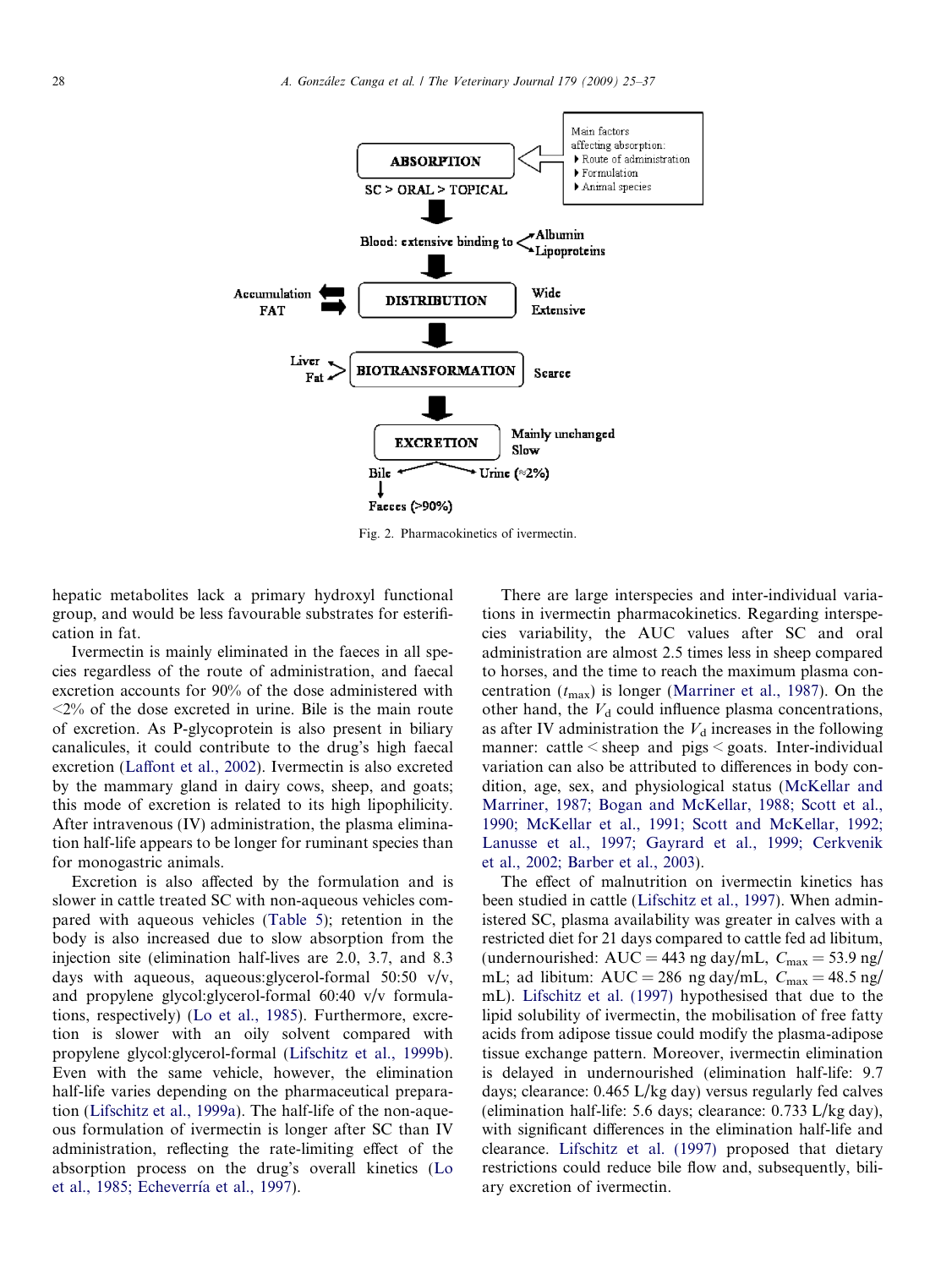| Table 2                                                                                                                          |  |  |  |  |  |  |
|----------------------------------------------------------------------------------------------------------------------------------|--|--|--|--|--|--|
| Pharmacokinetic models followed by ivermectin in different animal species after the administration of the drug by various routes |  |  |  |  |  |  |

| Animal species | Route        | Model                                 | References                                                                  |
|----------------|--------------|---------------------------------------|-----------------------------------------------------------------------------|
| Cattle         | Intravenous  | Two-compartmental                     | Lo et al. (1985); Bousquet-Mélou et al. (2004);<br>Echeverria et al. (1997) |
|                | Subcutaneous | One-compartmental                     | Lifschitz et al. (1999b); Toutain et al. (1988).                            |
|                |              | Two-compartmental                     | Lanusse et al. (1997)                                                       |
|                | Intraruminal | Two-compartmental                     | Alvinerie et al. (1998)                                                     |
|                | Topical      | One-compartmental                     | Gayrard et al. (1999)                                                       |
| Sheep          | Intravenous  | Two-compartmental                     | Lo et al. (1985); Gonzalez et al. (2007)                                    |
|                | Subcutaneous | One-compartmental                     | Cerkvenik et al. (2002); Barber et al. (2003);                              |
|                |              |                                       | Echeverría et al. (2002)                                                    |
|                |              | Two-compartmental                     | Marriner et al. (1987); Atta and Abo-Shihada (2000)                         |
| Goat           | Intravenous  | Two-compartmental                     | Gonzalez et al. (2006)                                                      |
|                | Subcutaneous | One-compartmental                     | Alvinerie et al. (1993)                                                     |
|                | Intraruminal | One or two-compartmental <sup>a</sup> | Escudero et al. (1997)                                                      |
| Pig            | Intravenous  | Two-compartmental                     | Craven et al. $(2001)$                                                      |
| Horse          | Subcutaneous | Two-compartmental                     | Marriner et al. (1987)                                                      |
|                | Oral         | Two-compartmental                     | Perez et al. $(2002)$                                                       |
| Dog            | Intravenous  | Two-compartmental                     | Lo et al. (1985)                                                            |

<sup>a</sup> Depending on the individual animal.

[McKellar et al. \(1991\)](#page-11-0) showed that infestation with Nematodirus battus did not modify the kinetics of ivermectin administered SC or orally to sheep. Nevertheless, [Ech](#page-11-0)everría et al. (2002) observed that infestation with Psoroptes spp. resulted in faster absorption with a higher  $C_{\text{max}}$  value after SC treatment, probably due to the smaller amount of body fat compared to healthy animals.

The pharmacokinetic model describing the kinetics of ivermectin varies according to the animal species and route of administration (Table 2). The choice of one model over another involves a consideration of pharmacokinetic parameters and the ways in which they are calculated.

## Species considerations

## Cattle

[Table 3](#page-5-0) summarises the pharmacokinetic parameters calculated for different routes of administration in cattle. SC administration is the most studied, and the results show a high degree of variability, which may be due to differences in breed, body condition, number of samples or data points, methods of quantification, and kinetic treatment of the data, or to erratic absorption from the injection site.

Despite this variability, [Campbell and Benz \(1984\) and](#page-10-0) [Benz et al. \(1989\)](#page-10-0) showed that the plasma concentrations achieved in cattle are clinically effective against some species of endo- and ectoparasites. It is known that ivermectin administered SC has persistent anthelmintic activity against most gastrointestinal nematodes, lasting for approximately 10 days, and it is active against Dictyocaulus viviparus for 21 days ([Barth, 1983; Bremner et al., 1983;](#page-10-0) [Armour et al., 1985](#page-10-0)). In cattle, plasma concentrations of 0.5–1 ng/mL are required for optimal anthelmintic activity against most gastrointestinal and lung nematodes ([Lifs-](#page-11-0) [chitz et al., 1999b\)](#page-11-0); plasma concentrations of 0.5 ng/mL also control Hypoderma spp. flies [\(Alvinerie et al., 1994\)](#page-10-0).

Intra-ruminal administration has also been tested in cattle and results in a lower and earlier plasma peak concentration and reduced bioavailability. With a single IR dose, the bioavailability was 26% of that following SC administration ([Chiu et al., 1990a\)](#page-11-0). However, a sustained-release bolus (SRB) that delivered 12 mg/day to the cattle rumen for 135 days yielded a high steady-state concentration (20 ng/mL) between days 4 and 120 after treatment, offering a desirable drug-release profile for parasite control throughout an entire grazing season [\(Alviner](#page-10-0)[ie et al., 1998](#page-10-0)).

Pour-on formulations are used in cattle, as their application is less stressful for handlers and animals. Bioavailability is low and does not exceed 15% of that for SC injection possibly due to wastage or the drug being trapped in the skin and released very slowly over a longer period of time ([Gayrard et al., 1999](#page-11-0)). Thus, the choice of a SC or pour-on route could be important clinically, as topical formulations (with a longer action) would be more effective against most sensitive parasite species (D. viviparus or Oesophagostomum radiatum), whereas SC administration should be considered for less sensitive nematodes (Nematodirus helvetianus or Trichostrongylus colubriformis).

With topical application, attention should be paid to the animal's licking behaviour. [Laffont et al. \(2001\)](#page-11-0) observed that the bioavailability of ivermectin was lower in calves when licking was prevented (19%) compared to when it was not (33%). Thus, with licking, a substantial amount of topically applied ivermectin could access the systemic circulation via oral consumption resulting in subtherapeutic concentrations in untreated and licked animals, which can contribute to the development of resistance. [Bous](#page-10-0)quet-Mélou et al. (2004) reported that  $6.3-80.4 \mu g/kg$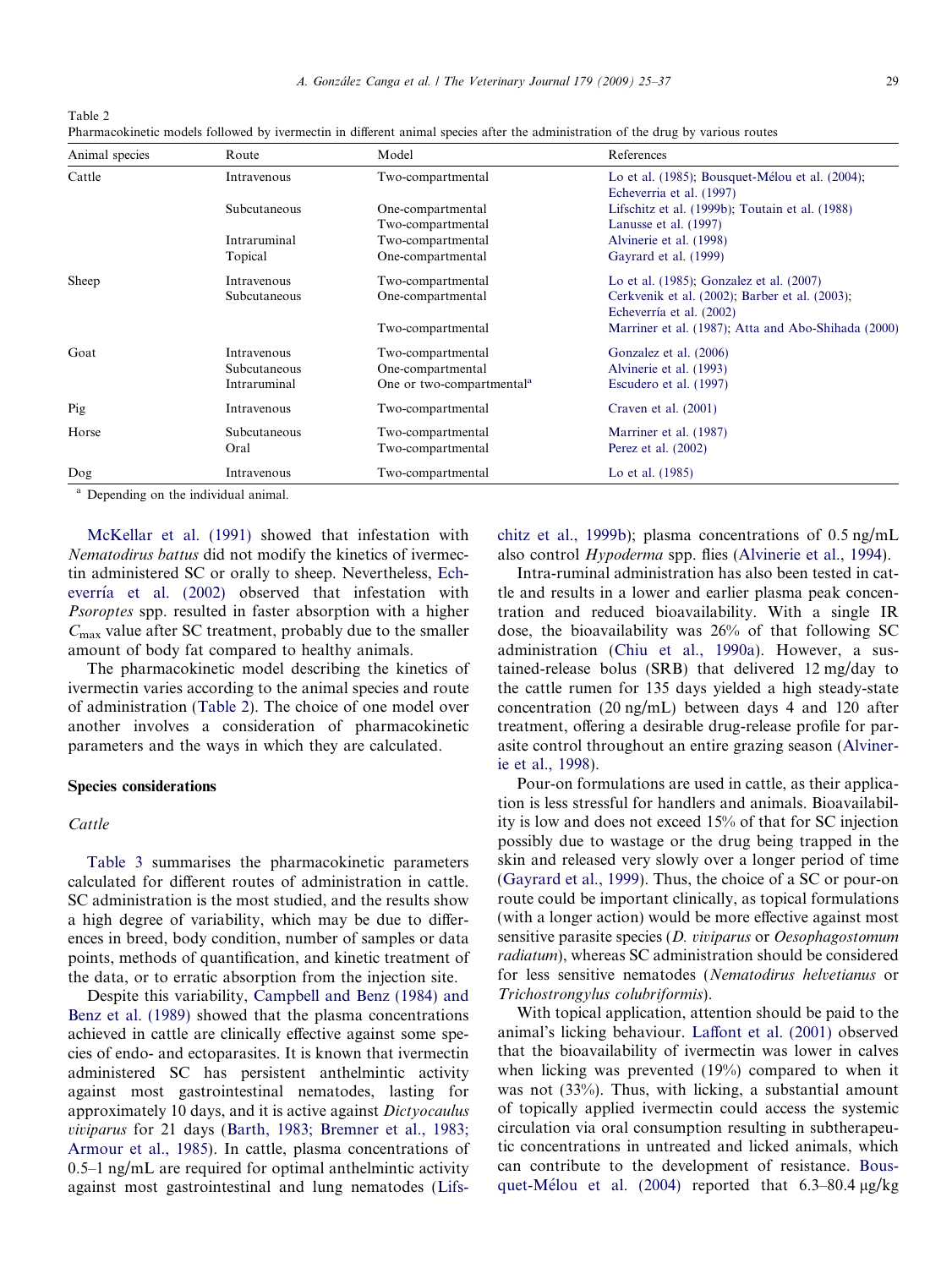<span id="page-5-0"></span>Table 3 Absorption pharmacokinetic parameters obtained after ivermectin administration to ruminants

| Reference                                | Route        | $C_{\text{max}}$ (ng/mL) | $t_{\max}$ (h) | AUC (ng day/mL)          | $F({\%})$         |
|------------------------------------------|--------------|--------------------------|----------------|--------------------------|-------------------|
| Cattle                                   |              |                          |                |                          |                   |
| Lifschitz et al. (1999b) <sup>a</sup>    | IM           | $22.6^{\rm p}$           | 54P            | $189^{n,p}$              |                   |
| Lanusse et al. $(1997)$ <sup>e</sup>     | ${\rm SC}$   | 42.8                     | 96             | 459 <sup>n</sup>         |                   |
| Lo et al. (1985)                         |              |                          |                |                          |                   |
| Formulation A <sup>b</sup>               | SC           | 84                       | 24             | $246^{(0-4d)}$           | 55                |
|                                          |              |                          |                | $186^{(0-4d)}$           |                   |
| Formulation B <sup>c</sup>               | ${\rm SC}$   | 25                       | 48             | $149^{(0-4d)}$           | 41                |
| Formulation $\mathrm{C}^{\mathrm{d}}$    | ${\rm SC}$   | 13                       | 48             |                          | 33                |
| Lifschitz et al. (1999b)                 |              |                          |                |                          |                   |
| Formulation 1 <sup>a</sup>               | SC           | $19.9^{o,p}$             | $96^{o,p}$     | $206^{n,o}$ P            |                   |
| Formulation $2d$                         | ${\rm SC}$   | $35.4^{\circ}$           | $39.1^\circ$   | $207^{n,o}$              |                   |
|                                          |              |                          |                |                          |                   |
| Lifschitz et al. (1999a) <sup>d</sup>    |              |                          |                |                          |                   |
| Formulation 3                            | SC           | 40.5                     | 48             | 244 <sup>n</sup>         |                   |
| Formulation 4                            | ${\rm SC}$   | 46.4                     | 50.9           | $266^n$                  |                   |
|                                          |              |                          |                |                          |                   |
| Lifschitz et al. $(2004)^d$              |              |                          |                |                          |                   |
| Formulation D                            | SC           | 23.6                     | 27.4           | 231                      |                   |
| Formulation E                            | ${\rm SC}$   | 32.7                     | 62             | 308                      |                   |
| Formulation F                            | ${\rm SC}$   | 22                       | 103            | 262                      |                   |
| Formulation G                            | SC           | 28.4                     | 44.6           | 242                      |                   |
|                                          |              |                          |                |                          |                   |
| Chiu et al. $(1990a)^f$                  | SC           | 133.2                    | 24             | $\overline{\phantom{0}}$ |                   |
| Lifschitz et al. (2000)                  | ${\rm SC}$   | $40\,$                   | 24             | 278 <sup>n</sup>         |                   |
| Echeverria et al. $(1997)^{g}$           | SC           | 33.1                     | 55.9           | 328.8                    |                   |
| Toutain et al. (1988)                    | SC           | 54.6                     | 34.8           |                          |                   |
| Alvinerie et al. $(1998)^r$              | <b>IR</b>    | 28.5                     | 364            | 247.6 $(0-160d)$         |                   |
| Gayrard et al. $(1999)^{g}$              | $\mathbf T$  | 12.2                     | 81.6           | $121.5^{(0-50d)}$        |                   |
|                                          |              |                          |                |                          |                   |
| Laffont et al. $(2001)$                  |              |                          |                |                          |                   |
| Lickers                                  | T            | $39^\circ$               | 147            | $595.1^{\circ}$          |                   |
| Non-lickers                              | T            | $16^{\circ}$             | 191            | $381.1^{\circ}$          |                   |
| <b>Sheep</b>                             |              |                          |                |                          |                   |
| Prichard et al. (1985)                   | IV           |                          |                | 375                      |                   |
|                                          | IV           |                          |                | 197                      |                   |
| Gonzalez et al. (2007)                   |              |                          |                |                          |                   |
| Bogan and McKellar (1988)                | SC           | 32.2                     | 36             | $\overline{\phantom{0}}$ |                   |
| McKellar et al. (1991)                   |              |                          |                |                          |                   |
| Healthy animals                          | SC           | 30                       | 46             | 101.7                    |                   |
| Parasitized animals                      | SC           | 35                       | 38.2           | 175                      |                   |
| Cerkvenik et al. $(2002)^{g,h}$          | ${\rm SC}$   | 11.9                     | 40.8           | $64^n$                   |                   |
| Barber et al. (2003) <sup>g</sup>        | SC           | 25.8                     | 29.8           | $82.1^{(0-15d)}$         |                   |
| Lo et al. $(1985)^{t}$                   | SC           | $\overline{\phantom{0}}$ | 12             |                          | 22                |
| Echeverría et al. $(2002)^{g}$           |              |                          |                |                          |                   |
| Healthy animals                          | SC           | $24.1^{\circ}$           | $64.1^\circ$   | $207.5^{\circ}$          |                   |
|                                          |              |                          |                |                          |                   |
| Parasitized animals                      | ${\rm SC}$   | $41.2^\circ$             | $21.6^\circ$   | $180^\circ$              |                   |
| Marriner et al. $(1987)$ <sup>e</sup>    | ${\rm SC}$   | 30.8                     | 60             | 238                      |                   |
| Atta and Abo-Shihada (2000) <sup>e</sup> | <b>SC</b>    | 16.3                     | 62.4           | 281 <sup>n</sup>         |                   |
| Gonzalez et al. (2007)                   | ${\rm SC}$   | 19.6                     | 3.1            | 190.7                    | 98.2              |
| Bogan and McKellar (1988)                |              |                          |                |                          |                   |
| Ewes                                     | $\mathbf O$  | 14.7                     | 24             | $36.3^{(0-7d)}$          |                   |
| Lambs                                    | O            | 23.6                     | 36             | $93.7^{(0-7d)}$          |                   |
| McKellar et al. (1991)                   |              |                          |                |                          |                   |
| Healthy animals                          | $\mathbf O$  | 29                       | 19.3           | 74.6                     |                   |
|                                          |              |                          |                |                          |                   |
| Parasitized animals                      | $\mathbf O$  | 21                       | 20             | 88.8                     |                   |
| Mestorino et al. (2003)                  |              |                          |                |                          |                   |
| Solution                                 | $\mathbf O$  | 11.3                     | 31.9           | 44.7                     |                   |
| Tablets                                  | $\mathbf O$  | 8.5                      | 43.9           | 52                       |                   |
| Marriner et al. (1987) <sup>e</sup>      | $\mathbf{O}$ | 22                       | 16.4           | 85                       | 35.7 <sup>1</sup> |
| Chiu et al. $(1990a)^f$                  | <b>IR</b>    | 12.5                     | 24             | $\qquad \qquad -$        |                   |
| Prichard et al. (1985)                   | IR           | 17.6                     | 23.5           | 94.2                     | 25.1 <sup>m</sup> |
| Prichard et al. (1985)                   | IAB          | 60.6                     | 4.8            | 440                      |                   |
|                                          |              |                          |                |                          |                   |
| Goat                                     |              |                          |                |                          |                   |
| Gonzalez et al. $(2006)$ <sup>e</sup>    | IV           |                          |                | 153                      |                   |
| Gonzalez et al. (2006)                   | ${\rm SC}$   | 21.8                     | $72\,$         | 144                      | 91.8              |
|                                          |              |                          |                |                          |                   |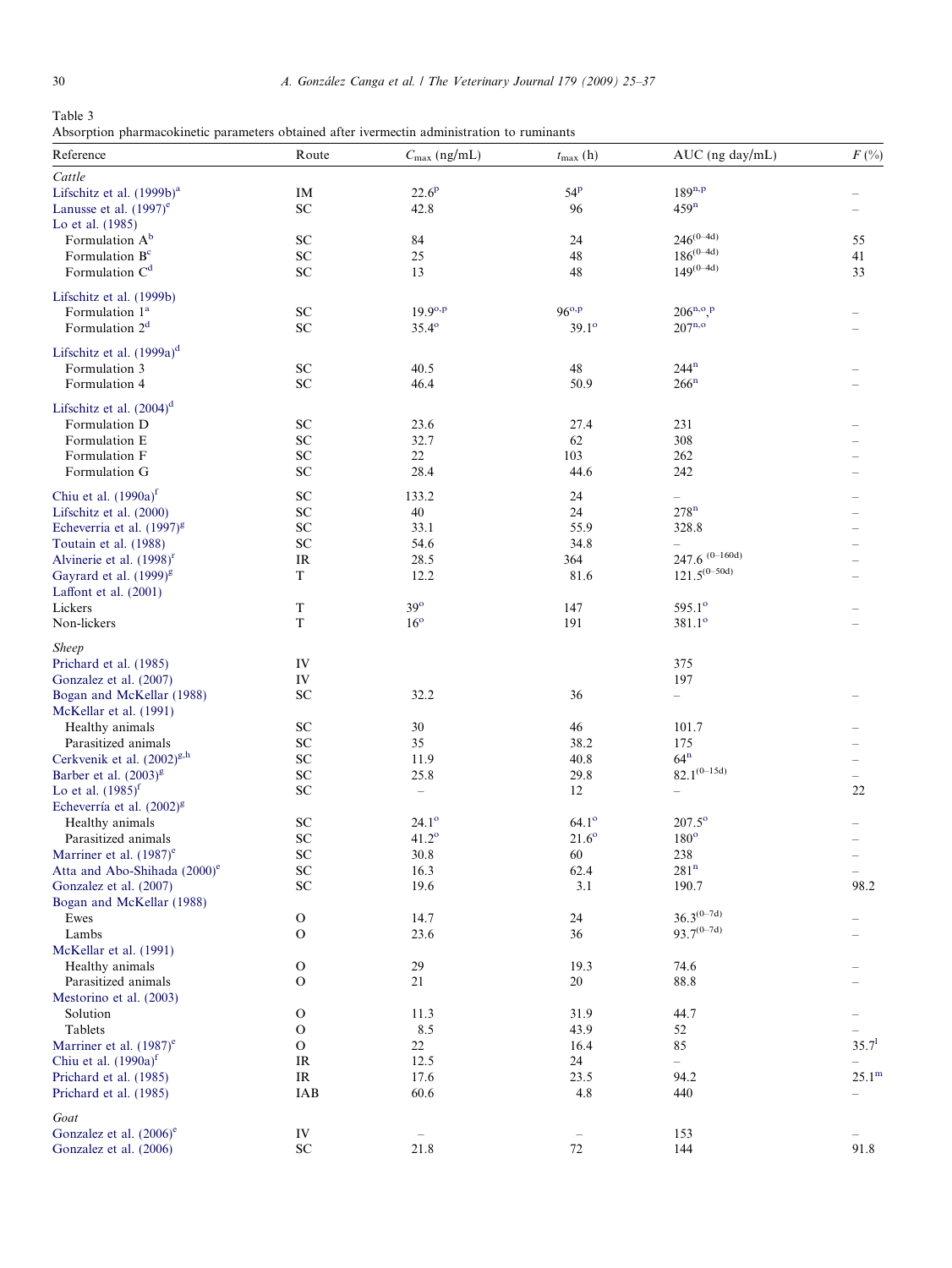<span id="page-6-0"></span>Table 3 (continued)

| Reference                        | Route | $C_{\text{max}}$ (ng/mL) | $t_{\rm max}$ (h) | $AUC$ (ng day/mL) | $F(\%)$ |
|----------------------------------|-------|--------------------------|-------------------|-------------------|---------|
| Alvinerie et al. $(1993)^{g,h}$  | SС    | 6.1                      | 68.4              | 60                |         |
| Scott et al. $(1990)^h$          |       | 15.9                     | 24                | 21.5              |         |
| Escudero et al. $(1997)^{h,p,i}$ | IR    | 9.3                      | 31.2              | 34.4              |         |
| Escudero et al. $(1997)^{h,k}$   | IR    | 10.6                     | 29                | 34.6              |         |
| Scott et al. $(1990)^h$          |       | 3.9                      | 48                | 13.2              |         |

 $C_{\text{max}}$  = maximum plasma concentration;  $t_{\text{max}}$  = time to reach  $C_{\text{max}}$ ; AUC = area under the plasma concentration–time curve; F = bioavailability;  $d = day(s);$  – = unknown data.

IM = intramuscular; SC = subcutaneous; IR = intraruminal; T = topical; IV = intravenous (200 µg/kg); O = oral; IAB = intra-abomasal. Doses are always those recommended by manufacturers, except if indicated.

<sup>a</sup> Oily vehicle.

**b** Aqueous vehicle.

 $\alpha$  Aqueous-glycerol-formal vehicle (50:50, v/v).

<sup>d</sup> Propyleneglycol:glycerol-formal vehicle (60:40, v/v).

<sup>e</sup> Two-compartmental model.

 $f$  300 µg/kg.

 $\frac{g}{h}$  One-compartmental model.

Lactating animals.

Animals fasted for 36 h before ivermectin administration.<br>Animals fed ad libitum.

Relative to subcutaneous.

<sup>m</sup> Relative to intra-abomasal.

- <sup>n</sup> AUC<sub>0- $\infty$ </sub>; if other, it is indicated as superscript in brackets.<br><sup>o</sup> Significant differences within the study.
- $\degree$  Significant differences within the study.<br>  $\degree$  Significant differences within the study.
- 

Sustained release bolus.

(1.3–16.1% of a pour-on dose) was ingested by untreated cattle licking treated cattle.

The distribution of ivermectin is slow in cattle but broad, as demonstrated by the high  $V_d$  and the high mean residence time (MRT) ([Table 5](#page-9-0)). When administered SC and IR, [3H]ivermectin was detected in all sampled tissues: the highest concentrations were found in liver and fat; high levels were also recorded in the kidney and muscle ([Chiu](#page-11-0) [et al., 1990a](#page-11-0)). Availability was higher in tissues where parasites usually reside than in plasma at 167%, 163%, and 244% in lungs, intestinal mucosae, and abomasal mucosae, respectively, and persisted in most organs for 48 days ([Lifs](#page-11-0)[chitz et al., 2000\)](#page-11-0). This could explain the strong efficacy of ivermectin against parasites in these locations.

As in other species, ivermectin metabolism is minimal. In studies using radiolabelled ivermectin, unchanged drug represented 52% of the radioactivity in liver and fat (day 14 after SC treatment). Twenty-eight days after administration, these levels decreased to 40% in liver and 19% in fat ([Chiu et al., 1986](#page-11-0)). Liver metabolites were hydroxylated derivatives of ivermectin ([Chiu et al., 1986\)](#page-11-0), whereas nonpolar metabolites were detected in fat tissue ([Chiu et al.,](#page-11-0) [1988](#page-11-0)). In another study, such non-polar derivatives represented 64% of the radioactivity detected in fat on day 28 after treatment, and lengthened the depletion time of the residues in fat compared to residues in liver ([Chiu et al.,](#page-11-0) [1990a](#page-11-0)).

After SC injection, [Chiu et al. \(1990a\)](#page-11-0) found that on day 7 after treatment, 1.5% and 62% of ivermectin was found in urine and faeces, respectively ([Chiu et al., 1990a](#page-11-0)). [Toutain](#page-12-0) [et al. \(1988\)](#page-12-0) found that 5.5% of a SC dose was secreted via the mammary gland and because of these high concentrations milk from dairy cows treated with ivermectin must be excluded from human consumption.

[Chiu et al. \(1990a\)](#page-11-0) found that with IR treatment, the percentage of ivermectin excreted in faeces and urine 7 days after administration was 79.7% and 0.5%, respectively, and its concentration in bile was high (273 ng/mL). [Alvinerie](#page-10-0) [et al. \(1998\)](#page-10-0) reported that 80–90% of drug delivered via SRB systems was excreted faecally and the drug was detected in faeces until day 160. This persistent excretion could pose a threat to the ecosystem (through, for example, dung-breeding/dung-feeding invertebrates).

Following topical application, ivermectin has a longer plasma half-life in cattle prevented from licking (15.1 days) than in those that are permitted to lick themselves (6.4 days); the half-life is also longer than after IV injection (6 days) reflecting slow absorption through the skin, which limits later elimination. [Laffont et al. \(2001\)](#page-11-0) measured 69% of the dose in faeces from lickers after 28 days of treatment, and only 6.6% of the dose in faeces from non-lickers. These results are consistent with ivermectin transiting directly through the digestive tract into faeces, which contributes greatly to the drug's faecal output [\(Laffont et al.,](#page-11-0) [2001](#page-11-0)).

## Sheep

Plasma levels of ivermectin are lower in sheep than in cattle. The SC bioavailability is highly variable, ranging from 22% ([Lo et al., 1985\)](#page-11-0) to 98.2% [\(Gonzalez et al.,](#page-11-0) [2007](#page-11-0)). Plasma concentrations are lower after oral versus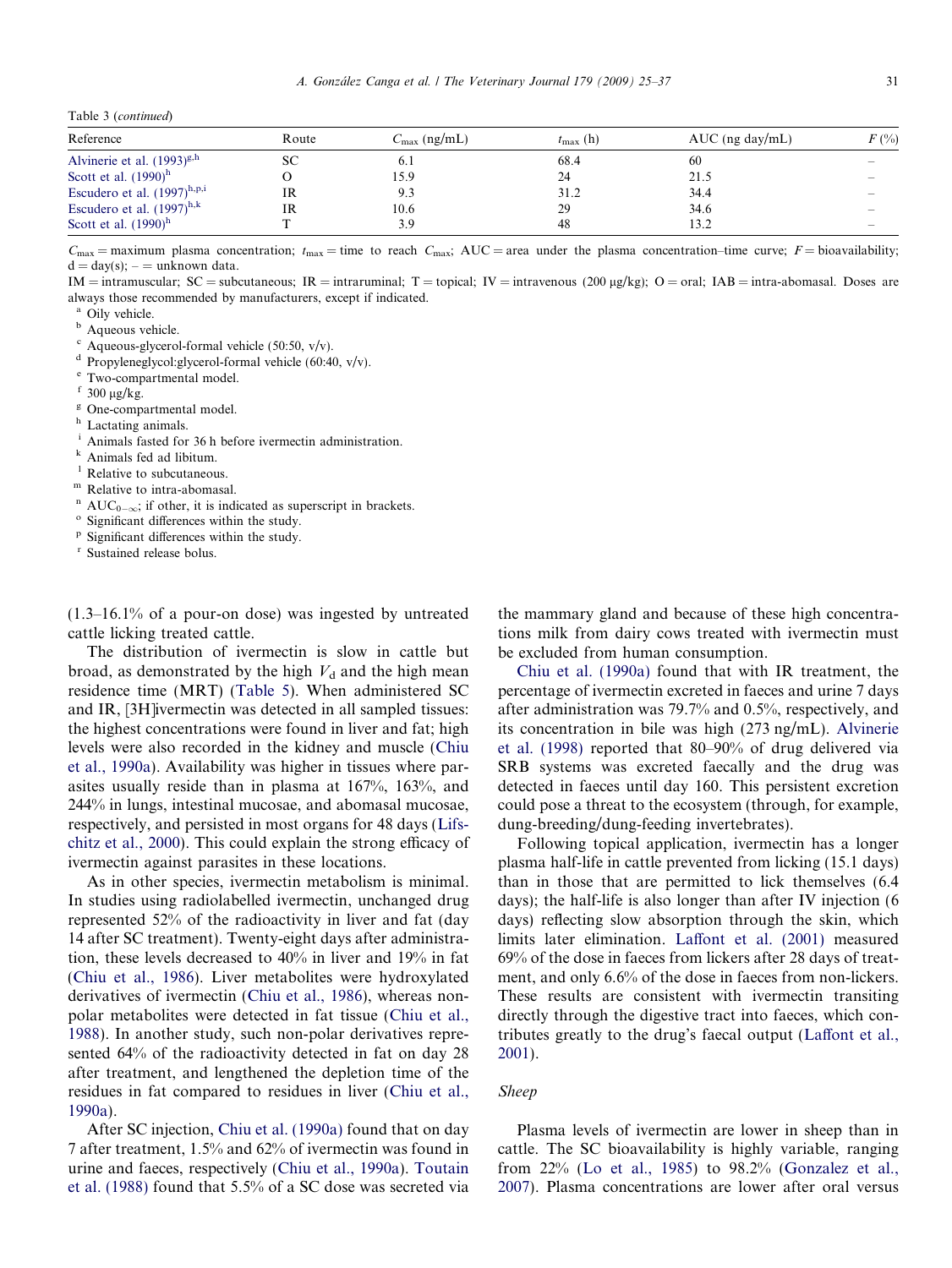SC administration [\(McKellar and Marriner, 1987\)](#page-11-0). Thus, as in other animal species, oral administration yields poorer efficacy and a shorter duration of action.

As expected, absorption of ivermectin is faster after oral administration of a solution versus tablets [\(Mestorino](#page-11-0) [et al., 2003](#page-11-0)). The Cmax and AUC obtained after oral administration was greater in lambs versus ewes, probably reflecting differences in body composition (especially fat content) and to impaired elimination in lambs [\(Bogan](#page-10-0) [and McKellar, 1988\)](#page-10-0). [Ali and Hennessy \(1996\)](#page-10-0) demonstrated that reducing feed intake for 24 h before IR administration could be a valid option to ensure the efficacy of ivermectin, as it should increase the drug's bioavailability and extend its residence time.

Distribution in the sheep [\(Table 5](#page-9-0)) is faster and broader than in cattle or dogs ([Lo et al., 1985\)](#page-11-0) due to substantial deposition into adipose tissue, which may act as a drug depot ([Prichard et al., 1985](#page-11-0)). The larger fat reservoir in sheep compared to cattle could contribute to not only the more extensive distribution but also the greater persistence in plasma at lower concentrations, probably because less blood is supplied to fatty tissues ([Atta and Abo-Shihada,](#page-10-0) [2000\)](#page-10-0). Likewise, the higher  $V_d$  in sheep versus cattle correlates well with the lower plasma concentrations observed in sheep.

As with cattle, [Chiu et al. \(1986\)](#page-11-0) reported that unchanged ivermectin represented >50% of the radioactivity in liver and fat, but in this case on day 3 after IR administration. Ivermectin levels decrease faster in sheep than in cattle [\(Chiu et al., 1986\)](#page-11-0). The main metabolites isolated in the liver are the same in the two species and accounted for 55% of the radioactivity on day 7 after IR treatment. A significant first-pass effect was not evident in sheep, as intraabomasal bioavailability was 100% [\(Prichard et al., 1985\)](#page-11-0).

[Prichard et al. \(1985\)](#page-11-0) reported that IR administration in sheep resulted in a low bioavailability (25%), similar to that obtained in cattle. They also proposed that the ruminal microflora metabolise ivermectin, as 50% disappeared from the rumen fluid after 2-h incubation. [Andrew and Halley](#page-10-0) [\(1996\)](#page-10-0) however attributed this disappearance to the high level of binding to solids and surfaces. More recently, [Lifs](#page-11-0)[chitz et al. \(2005\)](#page-11-0) confirmed that ivermectin was thoroughly bound to solid ruminal contents ( $> 90\%$ ) without suffering degradation.

The IV half-life of ivermectin is similar in sheep and cattle [\(Table 5](#page-9-0)); thus, the lower plasma levels in sheep are due to a broader distribution rather than to faster elimination [\(Lo et al., 1985](#page-11-0)). In sheep, concentrations in milk are similar to those in plasma [\(Bogan and McKellar, 1988\)](#page-10-0), and only 0.71% of a SC dose was excreted through milk (less than in cattle, probably due to species differences in the volume and fat content of milk). However, [Cerkvenik et al.](#page-10-0) [\(2001\)](#page-10-0) observed that ivermectin remains stable following thermal treatment, confirming that residues in dairy products would be an issue for consumers.

Indirect exposure of untreated sucking lambs to ivermectin via milk ingestion is negligible; [Cerkvenik et al.](#page-10-0) [\(2002\)](#page-10-0) found that only 2.1% of the dose was transferred by treated ewes; this is lower than the oral value (10%). Furthermore, the plasma concentration derived from treated dams was only 4% of that found in the same lambs treated orally. Although this seems low, it could have beneficial effects for lambs due to the high efficacy of ivermectin at a low dosage. On the other hand, treatment of ewes over the periparturient period has been recommended to reduce faecal egg output and after only one SC dose this reduced faecal output persists for approximately 1 week.

## Goats

Studies in goats are limited but plasma levels tend to be lower than those obtained in cattle and in sheep [\(Table 3\)](#page-5-0). The SC bioavailability is very high (91.8%) ([Gonzalez](#page-11-0) [et al., 2006\)](#page-11-0) and [Scott et al. \(1990\)](#page-12-0) demonstrated that the bioavailability of topically administered ivermectin was 61.5% of that found when the drug was orally administered; persistence in plasma was, however, more prolonged following the percutaneous route.

Ivermectin associates with lipoproteins in goats, preferentially high density lipoprotein (88.1%), with binding percentages of 7.3% for low density lipoprotein, 1.8% for very low density lipoprotein, and 2.7% for albumin and  $\alpha$ -1 glycoprotein [\(Bassissi et al., 2004\)](#page-10-0). This extensive binding to lipoproteins could affect the delivery of ivermectin to fat tissue and consequently relate to its extended presence in the body.

Total body clearance after IV administration ([Table 5](#page-9-0)) demonstrated the slow elimination process in goats ([Gonz](#page-11-0)[alez et al., 2006](#page-11-0)). Excretion in milk is even lower than in sheep with only 0.31% of the dose recovered in milk 25 days after SC treatment ([Alvinerie et al., 1993\)](#page-10-0). [Scott](#page-12-0) [et al. \(1990\)](#page-12-0) observed that the concentrations excreted in milk were similar after oral and topical administration.

# Pigs

In pigs treated SC ([Table 4\)](#page-8-0), the  $C_{\text{max}}$  and AUC are significantly lower than in calves; this could be related to the higher distribution and deposition of the drug in fat tissue, which diminishes plasma levels in this animal species ([Lifs](#page-11-0)[chitz et al., 1999a\)](#page-11-0). The influence of body fat levels on ivermectin kinetics has been investigated in pigs, but the results are not clear. [Craven et al. \(2001\)](#page-11-0) reported that fat content had no detectable influence on ivermectin disposition and they found no significant differences in the pharmacokinetic parameters representative of the distribution process between two groups of pigs with different body conditions [\(Table 6](#page-10-0)). In another study, these workers compared two groups of animals differing in back-fat thickness and weight (71.6 and 38.3 kg) and found that absorption was slower and availability higher in fat pigs. Plasma levels were  $\geq$ 2 ng/mL until 18 days after treatment in fat pigs and 11 days in thin pigs, suggesting a longer period of drug efficacy ([Craven et al., 2002a](#page-11-0)). When animals with an inter-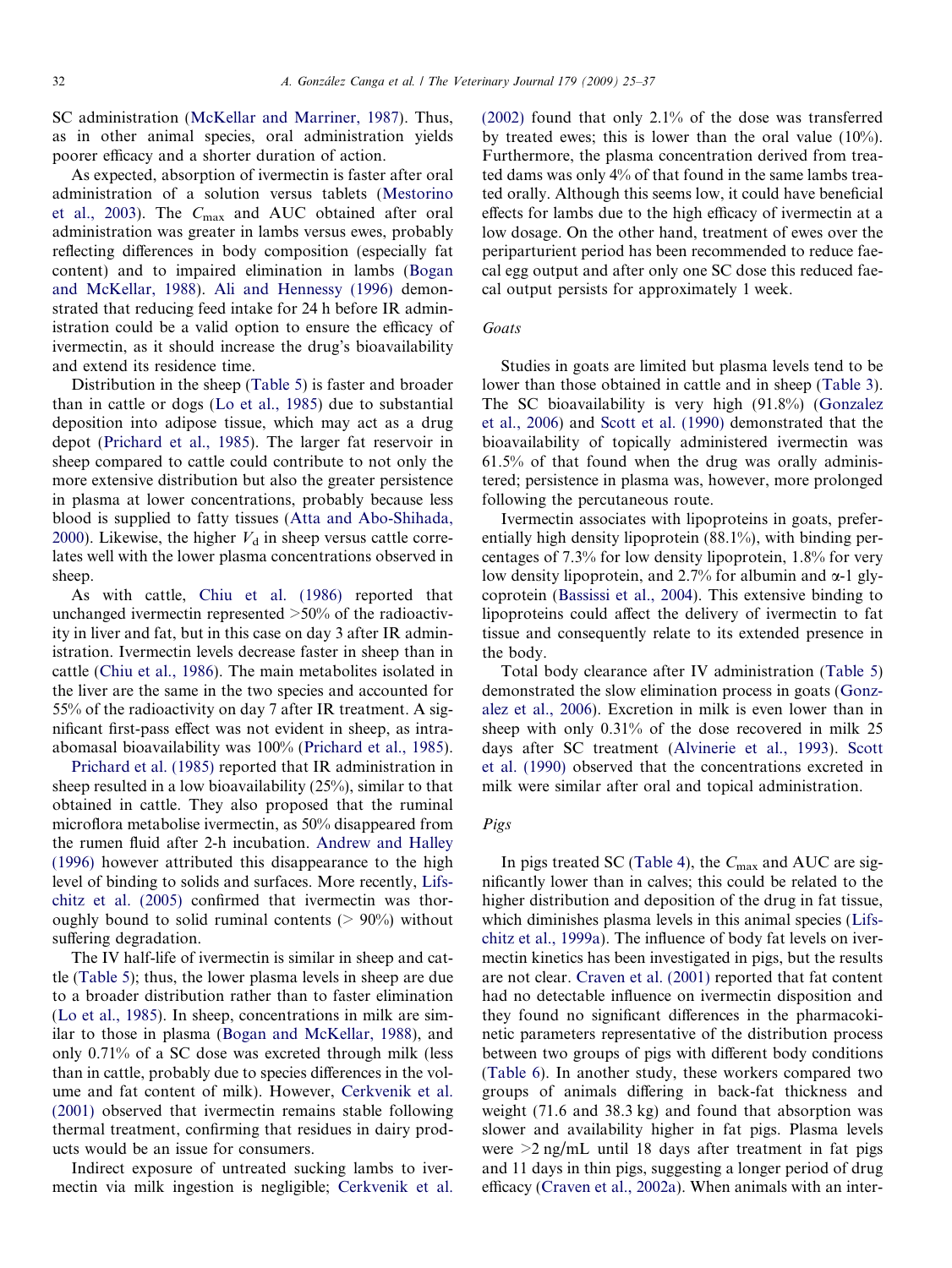<span id="page-8-0"></span>Table 4 Absorption pharmacokinetic parameters obtained after ivermectin administration to monogastric species

| Reference                             | Route    | $C_{\rm max}$<br>(ng/mL) | $t_{\rm max}$<br>(h) | AUC<br>(ng d/mL)   |
|---------------------------------------|----------|--------------------------|----------------------|--------------------|
| Pigs                                  |          |                          |                      |                    |
| Scott and McKellar (1992)             | SС       | 28.4                     | 27.2                 | 71.41              |
| Lifschitz et al. (1999a) <sup>a</sup> |          |                          |                      |                    |
| Formulation 1                         | SC       | 33.3                     | 66 <sup>d</sup>      | 165 <sup>c</sup>   |
| Formulation 2                         | SC       | 39.6                     | $22.6^{\rm d}$       | 132 <sup>c</sup>   |
| Craven et al. (2002a)                 |          |                          |                      |                    |
| Animals weighing 38.3 kg              | SС       | 9.7                      | $33.2^d$             | $85.7^d$           |
| Animals weighing 71.6 kg              | SC       | 7.4                      | 71.9 <sup>d</sup>    | 111.7 <sup>d</sup> |
| Craven et al. (2002b)                 |          |                          |                      |                    |
| Animals weighing 51 kg                | SC       | 8                        | 75.1                 | 70.5               |
| Animals weighing 60 kg                | SC       | 7.2                      | 48                   | 87.7               |
| Horse                                 |          |                          |                      |                    |
| Marriner et al. $(1987)^{b}$          | SC       | 60.7                     | 80                   | 550.4              |
| Marriner et al. (1987)                | Ω        | 82.3                     | 3.1                  | 200.9              |
| Gokbulut et al. (2001)                | O        | 21.4                     | 7.9                  |                    |
| Perez et al. $(2002)^{b}$             | $\Omega$ | 51.3                     | 3.6                  | $137.1^{(0-30d)}$  |
| Donkey                                |          |                          |                      |                    |
| Gokbulut et al. (2005)                | O        | 23.6                     | 24.0                 | 119.3              |
| Dog                                   |          |                          |                      |                    |
| Daurio et al. (1992)                  |          |                          |                      |                    |
| Standard tablet                       | Ω        | 2.97                     | 5.3                  | 4.5                |
| Chewable tablet                       | O        | 3.37                     | 8.5                  | 5.5                |
| Daurio et al. $(1992)^e$              |          |                          |                      |                    |
| Standard tablet                       | О        | 44.3                     | 4.2                  | 43.1               |
| Modified tablet (crystalline)         | $\Omega$ | 48.4                     | 3.8                  | 41.7               |

 $C_{\text{max}} = \text{maximum}$  plasma concentration;  $t_{\text{max}} = \text{time}$  to reach  $C_{\text{max}}$ ;  $AUC = area$  under the plasma concentration–time curve;  $-$  = unknown data. SC = subcutaneous; O = oral;  $d = day(s)$ . Doses are always those recommended by manufacturers, except if indicated.

<sup>a</sup> Propyleneglycol:glycerol-formal vehicle.

**b** Two-compartmental model.

 $^{\rm d}$  Significant differences within the study.  $^{\rm e}$  100 µg/kg.

mediate bodyweight were used, no differences in kinetic disposition were observed [\(Craven et al., 2002b](#page-11-0)).

A higher  $V_d$  after IV administration was observed in pigs when compared to sheep or cattle. Ivermectin also distributed widely in this species after SC administration, with the highest levels in liver and fat [\(Chiu et al., 1990b\)](#page-11-0). Twenty-four hours after injection, a large amount remains at the injection site, indicating a slow release process. Ivermectin has been detected at all levels of the gastrointestinal tract (contents and mucus), with high concentrations in the lungs, skin, and also earwax (accounting for its effectiveness against ectoparasites, particularly ear mites) ([Scott](#page-12-0) [and McKellar, 1992\)](#page-12-0).

[Chiu et al. \(1990\)](#page-11-0) reported that on day 7 the parent drug represented 45% of radioactivity in the liver and the percentage was slightly higher in fat tissue (63%). These levels decreased to 30% and 35%, respectively, on day 14 after drug administration. Differences with respect to other domestic species have been found in hepatic and fat metabolism; O-demethylation products were the metabolites found in liver. In contrast to other species, the same derivatives were also present in fat, accounting for the similar elimination half-lives (5 days) of residues from liver and fat in swine [\(Chiu et al., 1990\)](#page-11-0).

Taking into account the half-life, the disappearance of ivermectin from plasma [\(Table 6](#page-10-0)) is faster in pigs than in cattle or sheep [\(Lo et al., 1985](#page-11-0)), suggesting briefer protection against parasites in this animal species. Clearance is also higher than in ruminant species, which correlates well with the shorter half-life in pigs. On the other hand, body condition does not affect clearance when ivermectin is administered IV [\(Craven et al., 2001](#page-11-0)) or SC ([Craven](#page-11-0) [et al., 2002a,b](#page-11-0)). [Chiu et al. \(1990b\)](#page-11-0) reported that on day 7 after SC treatment, the concentrations excreted in faeces and urine were half those found in cattle (30% and 0.6% of the dose, respectively). One day after treatment, high concentrations were found in bile (210 ng/mL) and faeces (178.5 ng/g) [\(Scott and McKellar, 1992\)](#page-12-0).

## **Horses**

In contrast to ruminants, the absorption process in horses is faster after oral versus SC administration. Moreover, although SC injection results in greater bioavailability than does oral administration  $(AUC<sub>oral</sub> = 36.5\%$  of the  $AUC_{sc}$ ), the oral route is preferred, as parenteral administration can produce local swelling and other adverse reactions ([Anderson, 1984\)](#page-10-0). Plasma concentrations are higher and more rapidly achieved in horses compared to sheep [\(Marriner et al., 1987](#page-11-0)) (Table 4), probably because the rumen delays absorption in ruminant species. Nevertheless, the elimination half-lives after SC and oral treatment are 3.7 and 2.8 days, respectively, and similar to sheep ([Marriner et al., 1987](#page-11-0)).

In horses, the MRT is also longer after oral administration (4.2 days) (Pérez et al., 2002) versus SC injection (3 days) [\(Gokbulut et al., 2001](#page-11-0)); it is longer still in donkeys treated orally with ivermectin (6.5 days) ([Gokbulut et al.,](#page-11-0) [2005](#page-11-0)), where the elimination of ivermectin is slower, with a half-life of 7.4 days ([Gokbulut et al., 2005](#page-11-0)). In horses treated SC, most of the dose (90%) is faecally excreted in 4 days. The higher concentrations found in equine faeces compared to cattle faeces have been attributed to a lower production of more concentrated faeces (Pérez et al., 2001).

#### Dogs

In dogs, the oral route is preferred for heartworm prevention. Absorption of ivermectin is faster in dogs than in ruminants and pigs, and similar to horses. Peak plasma levels are attained in 3–5 h (Table 4). Oral bioavailability is greater if the tablets are chewable. The amount absorbed follows a linear dose-relationship, as  $C_{\text{max}}$  and AUC increase proportionally with dose ([Daurio et al., 1992\)](#page-11-0). The Vc (volume of distribution in the central compart-

<sup>&</sup>lt;sup>c</sup> AUC<sub>0- $\infty$ </sub>; if other, it is indicated as superscript in brackets.<br><sup>d</sup> Significant differences within the study.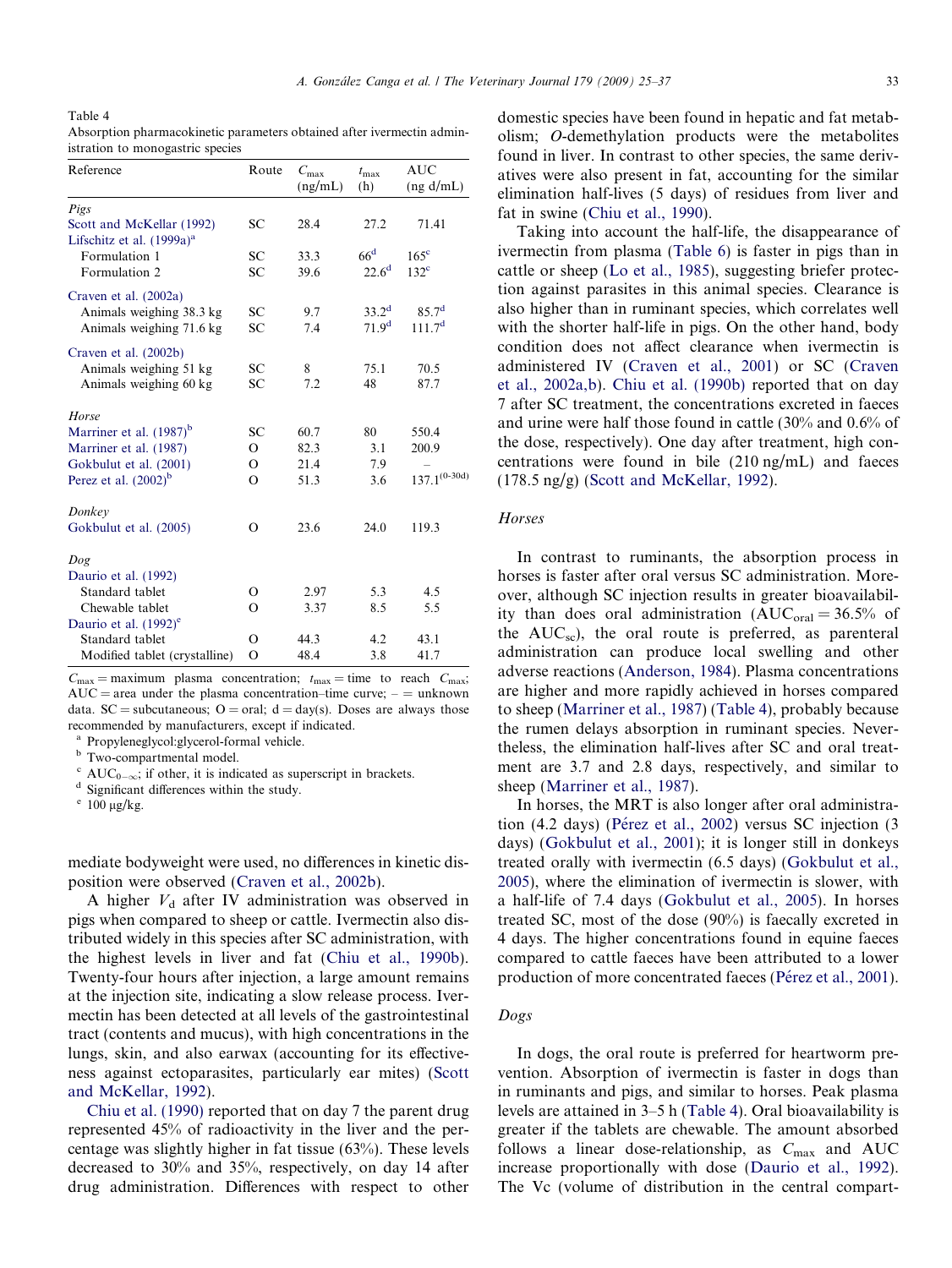<span id="page-9-0"></span>Table 5 Distribution and elimination pharmacokinetic parameters obtained after ivermectin administration to ruminants

| Reference                                 | Route                             | $V_{d}$ (L/kg)           | $t_{1/2\alpha}$ (d)      | $t_{1/2\beta}$ (d)       | $MRT$ (d)                | $t_{1/2}\ (\mathrm{d})$  | Cl (L/kg d)              |
|-------------------------------------------|-----------------------------------|--------------------------|--------------------------|--------------------------|--------------------------|--------------------------|--------------------------|
| Cattle                                    |                                   |                          |                          |                          |                          |                          |                          |
| Lo et al. $(1985)^{a,b}$                  | IV                                | 1.9 <sup>1</sup>         |                          |                          |                          | 2.8                      |                          |
| Echeverría et al. (1997) <sup>b</sup>     | IV                                | 1.2 <sup>m</sup>         |                          |                          | $\overline{\phantom{0}}$ | 3.4                      | $\overline{\phantom{0}}$ |
| Laffont et al. (2001)                     | IV                                | $\overline{\phantom{0}}$ |                          |                          | $\overline{\phantom{0}}$ | 6                        | 0.27                     |
| Bousquet-Mélou et al. (2004) <sup>c</sup> | IV                                | $2.7^{\rm m}$            |                          | $\overline{\phantom{a}}$ | 8.1                      | 7.8                      | 0.35                     |
| Lifschitz et al. (1999b) <sup>d</sup>     | IM                                | $\overline{\phantom{0}}$ |                          |                          | $\overline{\phantom{0}}$ | $5.2^k$                  | $\overline{\phantom{0}}$ |
| Chiu et al. (1990a) <sup>a</sup>          | SC                                | $\overline{\phantom{0}}$ |                          |                          | $\overline{a}$           | 4.3                      |                          |
| Echeverría et al. (1997) <sup>d</sup>     | ${\rm SC}$                        |                          | $\overline{\phantom{0}}$ |                          | $\overline{a}$           | 5.7                      |                          |
| Lanusse et al. $(1997)^{b}$               | ${\rm SC}$                        | $3.4^{\rm m}$            | 4.2                      | 17.2                     | 7.4                      | $\overline{\phantom{0}}$ | $0.48^{i}$               |
| Lifschitz et al. (1999b)                  | $\overline{\phantom{0}}$          |                          |                          |                          | $\overline{\phantom{0}}$ | $\overline{\phantom{0}}$ |                          |
| Formulation 1 <sup>d</sup>                | SC                                |                          |                          |                          | $\overline{\phantom{0}}$ | 5.9 <sup>i</sup>         |                          |
| Formulation 2 <sup>e</sup>                | SC                                |                          |                          |                          |                          | $3.99^{i,k}$             |                          |
| Lifschitz et al. (1999a) <sup>e</sup>     |                                   |                          |                          |                          |                          |                          |                          |
| Formulation 3                             | SC                                |                          |                          |                          |                          | 5.3                      |                          |
| Formulation 4                             | ${\rm SC}$                        |                          |                          |                          | $\overline{\phantom{0}}$ | 6.3                      |                          |
| Lifschitz et al. (2000)                   | ${\bf SC}$                        | L.                       |                          |                          | 5.8                      | $\overline{\phantom{0}}$ | ÷                        |
| Toutain et al. (1988) <sup>f,g</sup>      | SC                                |                          |                          |                          | 6.5                      | $\equiv$                 |                          |
| Chiu et al. (1990a)                       | IR                                |                          |                          |                          |                          | 3.7                      | $\overline{\phantom{0}}$ |
| Gayrard et al. (1999)                     | T                                 |                          |                          |                          | 8.4                      | $\qquad \qquad -$        |                          |
|                                           |                                   |                          |                          |                          |                          |                          |                          |
| <b>Sheep</b>                              |                                   |                          |                          |                          |                          |                          |                          |
| Lo et al. $(1985)^{b}$                    | IV                                | $4.6^{1}$                |                          |                          |                          | 2.7                      | $\overline{\phantom{0}}$ |
| Prichard et al. (1985)                    | IV                                | $5.3^{\rm m}$            | $\overline{\phantom{0}}$ |                          |                          | 7.4                      | 0.56                     |
| Gonzalez et al. (2007)                    | IV                                | 3.0 <sup>1</sup>         | 0.7                      | 9.6                      | 10.3                     | $\overline{\phantom{0}}$ | 1.11                     |
| Marriner et al. (1987) <sup>b</sup>       | ${\rm SC}$                        | $\overline{\phantom{0}}$ | $\overline{\phantom{0}}$ | $\overline{\phantom{0}}$ | $\equiv$                 | 3.7                      | $\overline{\phantom{0}}$ |
| Atta and Abo-Shihada (2000) <sup>b</sup>  | SC                                | $\overline{\phantom{0}}$ |                          | $\overline{\phantom{0}}$ | 5.9                      | $7\phantom{.0}$          |                          |
| Cerkvenik et al. $(2002)^{f,g}$           | ${\rm SC}$                        | $12.8^{\rm m}$           | L.                       | L.                       | 5.2                      | 2.9                      | $3.24^{i}$               |
| Echeverría et al. (2002) <sup>f</sup>     |                                   |                          |                          |                          |                          |                          |                          |
| Healthy animals                           | SC                                | 8.8 <sup>n</sup>         |                          | $\overline{\phantom{0}}$ | 8.6                      | 5.6                      | $\overline{\phantom{0}}$ |
| Parasitized animals                       | SC                                | 6.5 <sup>n</sup>         |                          |                          | 6.7                      | 5.5                      |                          |
| Barber et al. $(2003)^f$                  | ${\rm SC}$                        | $\qquad \qquad -$        |                          | L.                       | $\overline{\phantom{0}}$ | 1.7                      | $\overline{\phantom{0}}$ |
| Gonzalez et al. (2007)                    | SC                                | 17.6 <sup>n</sup>        |                          |                          | 10.3                     | 11                       | 1.11                     |
| Marriner et al. (1987) <sup>b</sup>       | O                                 |                          |                          |                          | $\overline{\phantom{0}}$ | 2.6                      | $\overline{\phantom{0}}$ |
| Atta and Abo-Shihada (2000)               | $\mathbf{O}$                      |                          |                          |                          |                          | 2.1                      | $\overline{\phantom{0}}$ |
| Mestorino et al. (2003)                   |                                   |                          |                          |                          |                          |                          |                          |
| Solution                                  | $\mathbf{O}$                      |                          |                          |                          | 3.45                     | 3.6                      |                          |
| Tablets                                   | $\mathbf{O}$                      |                          |                          |                          | 3.78                     | 3.7                      |                          |
| Chiu et al. (1990a) <sup>a</sup>          | IR                                |                          |                          |                          | $\overline{\phantom{0}}$ | 2.4                      | $\overline{\phantom{0}}$ |
| Prichard et al. (1985)                    | $\ensuremath{\mathsf{IR}}\xspace$ |                          |                          | L.                       |                          | 4.3                      | $\overline{\phantom{0}}$ |
| Goats                                     |                                   |                          |                          |                          |                          |                          |                          |
| Gonzalez et al. (2006) <sup>b</sup>       | IV                                | $2.8^{1}$                | 0.7                      | 7.4                      |                          |                          | 1.56                     |
| Gonzalez et al. (2006)                    | ${\rm SC}$                        | 12.8 <sup>n</sup>        | $\overline{\phantom{a}}$ | $\overline{\phantom{0}}$ | 8.3                      | 5.6                      | 1.43                     |
| Alvinerie et al. $(1993)^{m,g}$           | ${\rm SC}$                        | $\overline{\phantom{0}}$ |                          | $\overline{\phantom{0}}$ | 7.9                      | 4.03                     | $\overline{\phantom{0}}$ |
| Escudero et al. (1997) <sup>g</sup>       | <b>IR</b>                         | $\qquad \qquad -$        | $\overline{\phantom{a}}$ | L.                       | $2.6 - 2.8$              | $1.18 - 1.24$            | $\overline{\phantom{0}}$ |
|                                           |                                   |                          |                          |                          |                          |                          |                          |

 $V_d$  = volume of distribution;  $V_{ss}$  = volume of distribution at steady state;  $t_{1/2\alpha}$  = half-life associated with  $\alpha$  phase;  $t_{1/2\beta}$  = half-life associated with  $\beta$  phase;  $MRT$  = mean residence time;  $t_{1/2}$  = half-life; Cl = total body clearance; – = unknown data. IV = intravenous; IM = intramuscular; SC = subcutaneous;  $IR =$  intraruminal;  $T =$  topical;  $O =$  oral;  $d =$  day. Doses are always those recommended by manufacturers, except if indicated.  $hV_{SS}/F$ .

 $a$  300  $\mu$ g/kg.

**b** Two-compartment model.

- $\degree$  70 µg/kg.
- <sup>d</sup> Oily vehicle.
- $e$  Propyleneglycol:glycerol-formal vehicle (60:40, v/v).
- f One-compartment model.<br><sup>g</sup> Lactating animals.<br><sup>i</sup> Significant differences with
- 
- Significant differences within the study.
- <sup>k</sup> Significant differences within the study.
- <sup>1</sup>  $V_c$  (volume of distribution in the central compartment).<br><sup>m</sup>  $V_{\text{ss}}$ .<br><sup>n</sup>  $V_a$  (volume of distribution of the area).
- 
-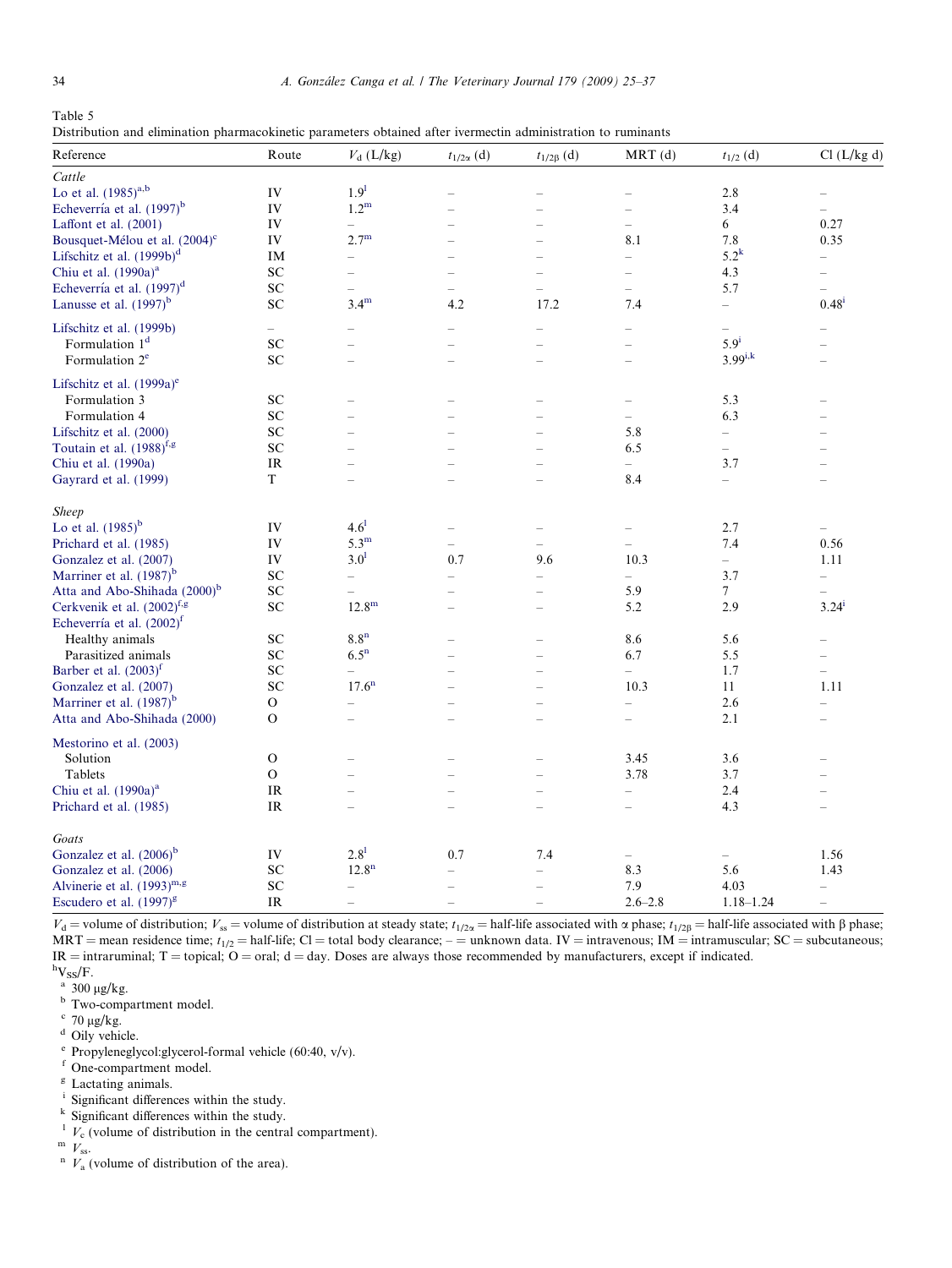<span id="page-10-0"></span>Table 6 Distribution and elimination pharmacokinetic parameters obtained after ivermectin administration to pigs

| Reference                  | Route     | $V_c$ (L/kg)                          | $t_{1/2\alpha}$ (d)      | $t_{1/2\beta}$ (d)       | $MRT$ (d)                | $t_{1/2}$ (d)                         | Cl (L/kg d) |
|----------------------------|-----------|---------------------------------------|--------------------------|--------------------------|--------------------------|---------------------------------------|-------------|
| Craven et al. $(2001)^{a}$ |           |                                       |                          |                          |                          |                                       |             |
| Animals weighing 28.5 kg   | IV        | $2.7(5.1^{*})$                        | 0.14                     | 1.18                     | $0.5^{\rm b}$            | $\overline{\phantom{a}}$              | 4.15        |
| Animals weighing 41.7 kg   | IV        | $2.1(5.3^{\degree})$                  | 0.15                     | 1.33                     | 0.7 <sup>b</sup>         | $\hspace{1.0cm} \rule{1.5cm}{0.15cm}$ | 4.01        |
| Lo et al. (1985)           | SC.       | $\overline{\phantom{0}}$              |                          |                          |                          | 0.5                                   | -           |
| Scott and McKellar (1992)  | SC.       |                                       | $\overline{\phantom{a}}$ | $\overline{\phantom{a}}$ | $\overline{\phantom{a}}$ | 1.5                                   | -           |
| Lifschitz et al. (1999a)   | SC.       |                                       |                          |                          |                          | $3.5 - 3.8$                           |             |
| Craven et al. (2002a)      |           |                                       |                          |                          |                          |                                       |             |
| Animals weighing 38.3 kg   | <b>SC</b> | $\overline{\phantom{a}}$              |                          |                          | 8.1                      | $\overline{\phantom{a}}$              | 3.55        |
| Animals weighing 71.6 kg   | SC.       |                                       |                          |                          | 9.8                      |                                       | 2.75        |
| Craven et al. $(2002 b)$   |           |                                       |                          |                          |                          |                                       |             |
| Animals weighing 50 kg     | <b>SC</b> | $\hspace{1.0cm} \rule{1.5cm}{0.15cm}$ |                          |                          | 8.4                      | 2.28                                  | 4.47        |
| Animals weighing 60 kg     | SC.       |                                       |                          |                          | 9.6                      | 2.55                                  | 3.64        |

 $V_{\rm c}$  = volume of distribution in the central compartment;  $t_{1/2\alpha}$  = half-life associated with  $\alpha$  phase;  $t_{1/2\beta}$  = half-life associated with  $\beta$  phase; MRT = mean residence time;  $t_{1/2}$  = half-life; Cl = total body clearance. <br><sup>a</sup> Two-compartmental model.

 $<sup>b</sup>$  Significant differences within the study;  $-$  = unknown data. IV = intravenous; SC = subcutaneous. Doses are always those recommended by man-</sup> ufacturers, except if indicated.

 $V_{ss}$  = volume of distribution at steady state.

ment) is 2.4 L/kg in dogs injected IV, intermediate between values obtained in cattle and sheep ([Lo et al., 1985](#page-11-0)). On the other hand, excretion is more rapid in dogs versus cattle or sheep (IV elimination half-life  $= 1.8$  days) ([Lo et al., 1985\)](#page-11-0).

#### **Conclusions**

Although the efficacy of ivermectin has been established across a variety of domestic species, its pharmacokinetic properties differ between them, and the factors responsible for modifying ivermectin's pharmacokinetics should be taken into account to ensure its clinical efficacy, prevent subtherapeutic levels, and minimise the development of resistance.

#### References

- Ali, D.N., Hennessy, D.R., 1996. The effect of level of feed intake on the pharmacokinetic disposition and efficacy of ivermectin in sheep. Journal of Veterinary Pharmacology and Therapeutics 19, 89–94.
- Alvinerie, M., Sutra, J.F., Galtier, P., 1993. Ivermectin in goat plasma and milk after subcutaneous injection. Annales de Recherches Vétérinaires 24, 417–421.
- Alvinerie, M., Sutra, J.F., Galtier, P., Lifschitz, A., Virkel, G., Sallovitz, J., Lanusse, C., 1998. Persistence of ivermectin in plasma and faeces following administration of a sustained-release bolus to cattle. Research in Veterinary Science 66, 57–61.
- Alvinerie, M., Sutra, J.F., Galtier, P., Toutain, P.L., 1994. Microdose divermectine chez la vaca laitière: concentrations plasmatiques et rèsidus dans le lait. Recueil de Médecine Vétérinaire 145, 761-764.
- Alvinerie, M., Tardieu, D., Sutra, J.F., Bojensen, G., Galtier, P., 1994. Metabolic profile of ivermectin in goats: an in vivo and in vitro evaluation. In: Lees, P. (Ed.), European Association for Veterinary Pharmacology and Toxicology. Proceedings of the 6th International Congress. Blackwell Scientific Publications, Edinburgh, p. 262.
- Anderson, R.R., 1984. The use of ivermectin in horses: research and clinical observations. Compendium on Continuing Education 6, S517– S520.
- Andrew, N.W., Halley, B.A., 1996. Stability of ivermectin in rumen fluids. Journal of Veterinary Pharmacology and Therapeutics 19, 295–299.
- Armour, J., Bairden, K., Batty, A.F., Davison, C.C., Ross, D.B., 1985. Persistent anthelmintic activity of ivermectin in cattle. The Veterinary Record 116, 151–153.
- Atta, A.H., Abo-Shihada, M.N., 2000. Comparative pharmacokinetics of doramectin and ivermectin in sheep. Journal of Veterinary Pharmacology and Therapeutics 23, 49–52.
- Barber, S., Bowles, V., Lespine, A., Alvinerie, M., 2003. The comparative serum disposition kinetics of subcutaneous administration of doramectin, ivermectin and moxidectin in the Australian merino sheep. Journal of Veterinary Pharmacology and Therapeutics 26, 343–348.
- Barth, D., 1983. Persistent anthelmintic effect of ivermectin in cattle. The Veterinary Record 113, 300.
- Bassissi, M.F., Alvinerie, M., Lespine, A., 2004. Macrocyclic lactones: distribution in plasma lipoproteins of several animal species including humans. Comparative Biochemistry and Physiology 138, 437–444.
- Benz, G.W., Roncalli, R.A., Gross, S.J., 1989. Use of ivermectin in cattle, sheep, goats, and swine. In: Campbell, W.C. (Ed.), Ivermectin and Abamectin. Springer-Verlag, New York, pp. 215–229.
- Bogan, J.A., McKellar, Q.A., 1988. The pharmacodynamics of ivermectin in sheep and cattle. Journal of Veterinary Pharmacology and Therapeutics 11, 260–268.
- Bousquet-Mélou, A., Mercadier, S., Alvinerie, M., Toutain, P.L., 2004. Endectocide exchanges between grazing cattle after pour-on administration of doramectin, ivermectin and moxidectin. International Journal of Parasitology 34, 1299–1307.
- Bremner, K.C., Berrie, D.A., Hotson, I.K., 1983. Persistence of the anthelmintic activity of ivermectin in calves. The Veterinary Record 113, 569.
- Campbell, W.C., 1989. Ivermectin and Abamectin. Springer-Verlag, New York.
- Campbell, W.C., Benz, G.W., 1984. Ivermectin: a review of efficacy and safety. Journal of Veterinary Pharmacology and Therapeutics 7, 1–16.
- Cerkvenik, V., Doganoc, D.Z., Skubic, V., Beek, W.M.J., Keukens, H.J., 2001. Thermal and long-term freezing stability of ivermectin residues in sheep milk. European Food Research and Technology 213, 72–76.
- Cerkvenik, V., Grabnar, I., Skubic, V., Doganoc, D.Z., Beek, W.M., Keukens, H.J., Drobnic, M., Pogacnik, M., 2002. Ivermectin pharmacokinetics in lactating sheep. Veterinary Parasitology 104, 175–185.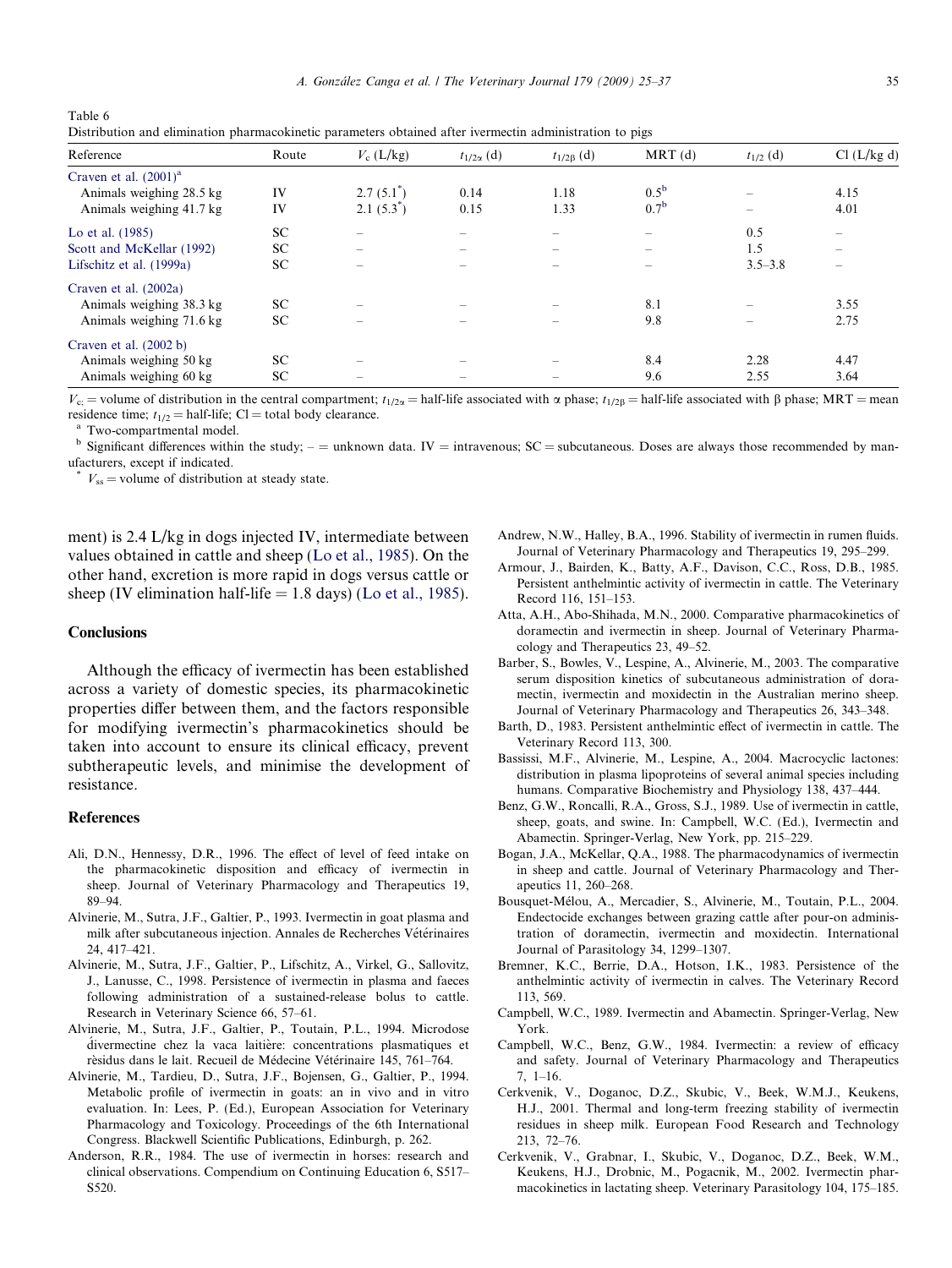- <span id="page-11-0"></span>Chiu, S.H.L., Carlin, R., Taub, R., Sestokas, E., Zweig, J., Vandenheuvel, W.J., Jacob, T.A., 1988. Comparative metabolic disposition of ivermectin in fat tissues of cattle, sheep, and rats. Drug Metabolism and Disposition 16, 728–736.
- Chiu, S.H.L., Green, M.L., Baylis, F.P., Eline, D., Rosegay, A., Meriwether, H., Jacob, T.A., 1990a. Absorption, tissue distribution, and excretion of tritium-labeled ivermectin in cattle, sheep, and rat. Journal of Agricultural and Food Chemistry 38, 2072– 2078.
- Chiu, S.H.L., Sestokas, E., Taub, R., Buhs, R.P., Green, M., Sestokas, R., Vandenheuvel, W.J., Arison, B.H., Jacob, T.A., 1986. Metabolic disposition of ivermectin in tissues of cattle, sheep, and rats. Drug Metabolism and Disposition 14, 590–600.
- Chiu, S.H.L., Sestokas, E., Taub, R., Green, M.L., Baylis, F.P., Jacob, T.A., Lu, A.Y.H., 1990b. Metabolic disposition of ivermectin in swine. Journal of Agricultural and Food Chemistry 38, 2079–2085.
- Craven, J., Bjørn, H., Hennesy, D., Friis, C., Nansen, P., 2001. Pharmacokinetics of moxidectin and ivermectin following intravenous injection in pigs with different body compositions. Journal of Veterinary Pharmacology and Therapeutics 24, 99–104.
- Craven, J., Bjørn, H., Hennesy, D.R., Friis, C., 2002a. The effects of body composition on the pharmacokinetics of subcutaneously injected ivermectin and moxidectin in pigs. Journal of Veterinary Pharmacology and Therapeutics 25, 227–232.
- Craven, J., Hennessy, D.R., Friis, C., 2002b. Does the rate of fat deposition influence the pharmacokinetic disposition of subcutaneously administered moxidectin and ivermectin in pigs? Journal of Veterinary Pharmacology and Therapeutics 25, 351–357.
- Daurio, C.P., Cheung, E.N., Jeffcoat, A.R., Skelly, B.J., 1992. Bioavailability of ivermectin administered orally to dogs. Veterinary Research Communications 16, 125–130.
- Echeverría, J., Mestorino, N., Errecalde, J., 2002. Comparative pharmacokinetics of ivermectin after its subcutaneous administration in healthy sheep and sheep infected with mange. Journal of Veterinary Pharmacology and Therapeutics 25, 159–160.
- Echeverría, J., Mestorino, N., Giorgieri, S., Turic, E., Alt, M., Errecalde, J., 1997. Pharmacokinetics of ivermectin after its intravenous and subcutaneous administration to cattle. Journal of Veterinary Pharmacology and Therapeutics 20, 77–78.
- Escudero, E., Carceles, C.M., Galtier, P., Alvinerie, M., 1997. Influence of fasting on the pharmacokinetics of ivermectin in goats. Journal of Veterinary Pharmacology and Therapeutics 20, 71–72.
- Gayrard, V., Alvinerie, M., Toutain, P.L., 1999. Comparison of pharmacokinetic profiles of doramectin and ivermectin pour-on formulations in cattle. Veterinary Parasitology 81, 47–55.
- Gokbulut, C., Boyacioglu, M., Karademir, U., 2005. Plasma pharmacokinetics and faecal excretion of ivermectin (Eqvalan<sup>®</sup> paste) and doramectin (Dectomax®,  $1\%$ ) following oral administration in donkeys. Research in Veterinary Science 79, 233–238.
- Gokbulut, C., Nolan, A.M., McKellar, Q.A., 2001. Plasma pharmacokinetics and faecal excretion of ivermectin, doramectin and moxidectin following oral administration in horses. Equine Veterinary Journal 33, 494–498.
- Gonzalez, A., Sahagun, A., Diez, M.J., Fernandez, N., Sierra, M., Garcia, J.J., 2007. Bioavailability of a commercial formulation of ivermectin after subcutaneous administration to sheep. American Journal of Veterinary Research 68, 101–106.
- Gonzalez, A., Sahagun, A.M., Diez, M.J., Fernandez, N., Sierra, M., Garcia, J.J., 2006. Pharmacokinetics of a novel formulation of ivermectin after administration to goats. American Journal of Veterinary Research 67, 323–328.
- Laffont, C.M., Alvinerie, M., Bousquet-Mélou, A., Toutain, P.L., 2001. Licking behaviour and environmental contamination arising from pour-on ivermectin for cattle. International Journal of Parasitology 3, 1687–1692.
- Laffont, C.M., Toutain, P.L., Alvinerie, M., Bousquet-Melou, A., 2002. Intestinal secretion is a major route for parent ivermectin elimination in the rat. Drug Metabolism and Disposition 30, 626–630.
- Lanusse, C., Lifschitz, A., Virkel, G., Alvarez, L., Sanchez, S., Sutra, J.F., Galtier, P., Alvinerie, M., 1997. Comparative plasma disposition kinetics of ivermectin, moxidectin and doramectin in cattle. Journal of Veterinary Pharmacology and Therapeutics 20, 91–99.
- Lifschitz, A., Murno, G., Pis, A., Sallovitz, J., Virkel, G., Lanusse, C., 1997. Malnutrition modifies the disposition kinetics of ivermectin in calves. Journal of Veterinary Pharmacology and Therapeutics 20, 71– 72.
- Lifschitz, A., Pis, A., Alvarez, L., Virkel, G., Sanchez, S., Sallovitz, J., Kujanek, R., Lanusse, C., 1999a. Bioequivalence of ivermectin formulations in pigs and cattle. Journal of Veterinary Pharmacology and Therapeutics 22, 27–34.
- Lifschitz, A., Sallovitz, J., Imperiale, F., Pis, A., Lorda, J., Lanusse, C., 2004. Pharmacokinetic evaluation of four generic formulations in calves. Veterinary Parasitology 119, 247–257.
- Lifschitz, A., Virkel, G., Ballent, M., Sallovitz, J., Pis, A., Lanusse, C., 2005. Moxidectin and ivermectin metabolic stability in sheep ruminal and abomasal contents. Journal of Veterinary Pharmacology and Therapeutics 28, 411–418.
- Lifschitz, A., Virkel, G., Pis, A., Imperiale, F., Sanchez, S., Alvarez, L., Kujanek, R., Lanusse, C., 1999b. Ivermectin disposition kinetics after subcutaneous and intramuscular administration of an oil-based formulation to cattle. Veterinary Parasitology 86, 203–215.
- Lifschitz, A., Virkel, G., Sallovitz, J., Sutra, J.F., Galtier, P., Alvinerie, M., Lanusse, C., 2000. Comparative distribution of ivermectin and doramectin to parasite location tissues in cattle. Veterinary Parasitology 87, 327–338.
- Lo, P.K.A., Fink, D.W., Williams, J.B., Blodinger, J., 1985. Pharmacokinetic studies of ivermectin: effects of formulation. Veterinary Research Communications 9, 251–258.
- Marriner, S.E., McKinnon, I., Bogan, J.A., 1987. The pharmacokinetics of ivermectin after oral and subcutaneous administration to sheep and horses. Journal of Veterinary Pharmacology and Therapeutics 10, 175– 179.
- McKellar, Q.A., Benchaoui, H.A., 1996. Avermectins and milbemycins. Journal of Veterinary Pharmacology and Therapeutics 19, 331–351.
- McKellar, Q.A., Jackson, F., Coop, R.L., Jackson, E., Scott, E., 1991. Effect of parasitism with Nematodirus battus on the pharmacokinetics of levamisole, ivermectin, and netobimin. Veterinary Parasitology 39, 123–136.
- McKellar, Q.A., Marriner, S.E., 1987. Comparison of the anthelmintic efficacy of oxfendazole or ivermectin administered orally and ivermectin administered subcutaneously to sheep during the periparturient period. The Veterinary Record 18, 383–386.
- Mestorino, N., Turic, E., Pesoa, J., Echeverría, J., Errecalde, J.O., 2003. Pharmacokinetics in plasma of ivermectin after its oral (solution and tablets) administration to sheep. Journal of Veterinary Pharmacology and Therapeutics 26, 307–309.
- Molento, M.B., Lifschitz, A., Sallovitz, J., Lanusse, C., Prichard, R., 2004. Influence of verapamil on the pharmacokinetics of the antiparasitic drugs ivermectin and moxidectin in sheep. Parasitology Research 92, 121–127.
- Pérez, R., Cabezas, I., Godoy, C., Rubilar, L., Muñoz, L., Arboix, M., Castells, G., Alvinerie, M., 2002. Pharmacokinetics of doramectin and ivermectin after oral administration in horses. The Veterinary Journal 163, 161–167.
- Pérez, R., Cabezas, I., Sutra, J.F., Galtier, P., Alvinerie, M., 2001. Fecal excretion profile of moxidectin and ivermectin after oral administration in horses. The Veterinary Journal 161, 85–92.
- Prichard, R.K., Steel, J.W., Lacey, E., Hennessy, D.R., 1985. Pharmacokinetics of ivermectin in sheep following intravenous, intra-abomasal or intraruminal administration. Journal of Veterinary Pharmacology and Therapeutics 8, 88–94.
- Rohrer, S.P., Evans, D.V., 1990. Binding characteristics of ivermectin in plasma from Collie dogs. Veterinary Research Communications 14, 157–165.